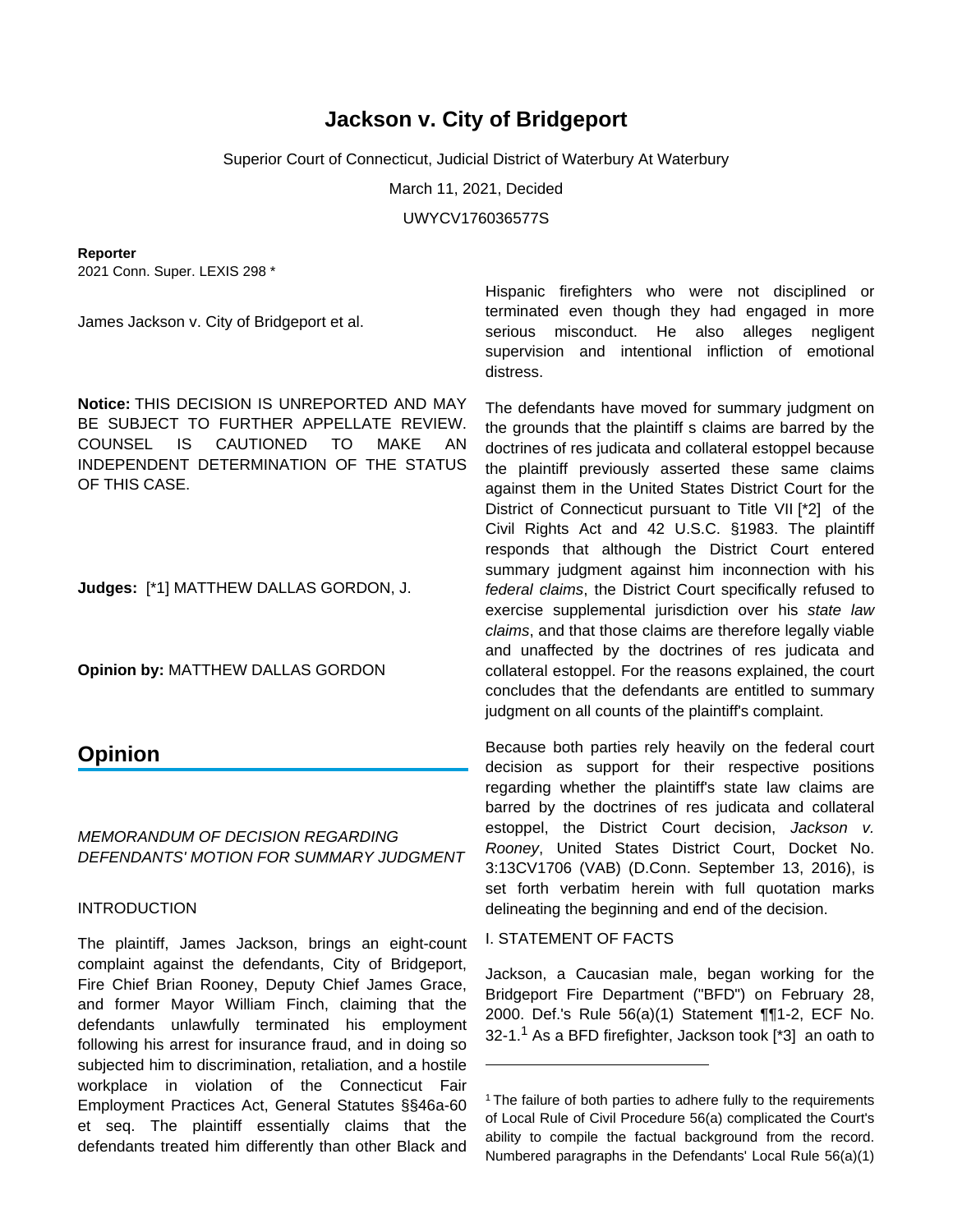uphold the Constitution of the United States, to uphold the laws of the State of Connecticut, to obey the Rules and Regulations of the BFD, and to obey the directives of his supervisors. Id., ¶3. He was terminated by the BFD on June 22, 2012. Termination Letter, Def.'s Ex. 1, ECF No. 32-3.

Before his termination, Jackson had two prior disciplinary incidents in his record. Termination Letter, Def.'s Ex. 1, ECF No. 32-3. On October 19, 2006, he received counseling concerning a citizen complaint about rude conduct and, on February 25, 2011, he received a written warning for insubordination. Id.

A. Plaintiff's Insurance Fraud and False Police Report

On the morning of October 31, 2011, Jackson reported a burglary at his home to the Naugatuck police department. October 2011 Police Report at 1, Def.'s Ex. 3, ECF No. 32-3. There had been a winter storm the night before. Def.'s Ex. 4, ECF No. 32-3. Jackson reported that the following items were stolen: a 2004 Old Dog chopper motorcycle, a Troybuilt lawnmower, an Echo gas blower, a Ryobi gas trimmer, several carpenters' tools, a Keurig coffee maker, two LCD televisions, a DirecTV receiver, a Gateway laptop, and a Gateway printer. [\*4] October 2011 Police Report at 1, Def.'s Ex. 3, ECF No. 32-3. The officer at the scene reported that it appeared as if the burglars entered the kitchen by smashing out the doorknob and lock of the kitchen door with a sledgehammer that the officer found in the garage. Id. The officer did not find any fingerprints at the scene or on the sledgehammer. Id.

Within two days of filing the October 31, 2011 police report, Jackson began filing insurance claims on items that were allegedly stolen from his home. SBMA Trans. May 1, 2013 531:2-8, Def.'s Ex. 14, ECF No. 32-4. He

received \$15,254 from Progressive for the allegedly stolen motorcycle. SBMA Award at 4, Def.'s Ex. 9, ECF No. 32-3. He received \$8,800.13 from Met Life on his homeowner's insurance claim. April 2012 Police Report at 5, Def.'s Ex. 3, ECF No. 32-3

On March 20, 2012 and April 13, 2012, the Naugatuck police received anonymous emails claiming that Jackson staged the burglary to make fraudulent insurance claims, took apart his motorcycle to hide it, and built a false wall in his basement to hide the allegedly stolen items. April 2012 Police Report at 1-2, Def.'s Ex. 3, ECF No. 32-3. Two police officers went to Jackson's home on April 18, 2012 to [\*5] investigate. Id. at 3. Jackson confessed to the Naugatuck police that he had "padded his insurance claims" by making false claims on several items which had not actually been stolen. Id. Jackson maintained that he was the victim of an actual burglary and that he then "received some advise [sic] from his coworkers that told him to add items to his insurance claim" to get extra money. Id. His motorcycle, paint sprayer, portable air conditioner, blender, and printer were not actually stolen. Id. Instead, he had taken apart his motorcycle and hid the pieces, along with the rest of the items, under the basement stairs. *Id.* The police obtained an arrest warrant on May 17, 2012 and arrested Jackson on May 18, 2012. Arrest Warrant at 1-2, Def.'s Ex. 3, ECF No. 32-3.

After Jackson confessed, he retracted his insurance claims and made restitution to the insurance companies. Due Process Hearing Trans. at 7, Def.'s Ex. 7, ECF No. 32-3. Jackson returned the \$15,254 that he received for the motorcycle. SBMA Award at 4, Def.'s Ex. 9, ECF No. 32-3. Of the \$8,800.13 he received from his homeowner's insurance, he returned \$7,024.61, representing compensation for the allegedly stolen property, and kept \$1,788.89, representing compensation for damage [\*6] to his home. Id.

B. Publicity and Plaintiff's Termination

Journalists from local television news networks, including NBC Connecticut, WFSB Eyewitness News 3, and WTNH News 8, reported Jackson's insurance fraud and his arrest. Def.'s Ex. 4, ECF No. 32-3. The news coverage emphasized that Jackson was a BFD firefighter. Due Process Hearing Trans. at 18, Def.'s Ex. 7, ECF No. 32-3. Fire Chief Rooney learned of this matter while watching the news and he described the coverage as "an embarrassment." SBMA Award at 3, Def.'s Ex. 9, ECF No. 32-3.

In a letter dated May 22, 2012 and signed by Deputy

Statement typically contained multiple statements of fact. Many individual statements of fact also were not followed by a citation to the record and, where a citation was available, many of the citations did not refer to specific paragraphs or pages. These deficiencies on Defendants' part are sufficient grounds to justify denying the motion for summary judgment. See Local Rule of Civil Procedure 56(a)(3) ("[F]ailure to provide specific citations to evidence in the record as required by this Local Rule may result in . . . denying the motion for summary judgment"); Tross v. Ritz Carlton Hotel Co., LLC, 928 F.Sup.2d 498, 503-04 (D.Conn. 2013) ("In this Circuit, a movant's failure to comply with a district court's relevant local rules on a motion for summary judgment permits, but does not require, a court to dispose of that motion"). Plaintiffs' Local Rule 56(a)(2) Statement was also deficient in failing to cite to specific paragraphs or pages of exhibits in the record.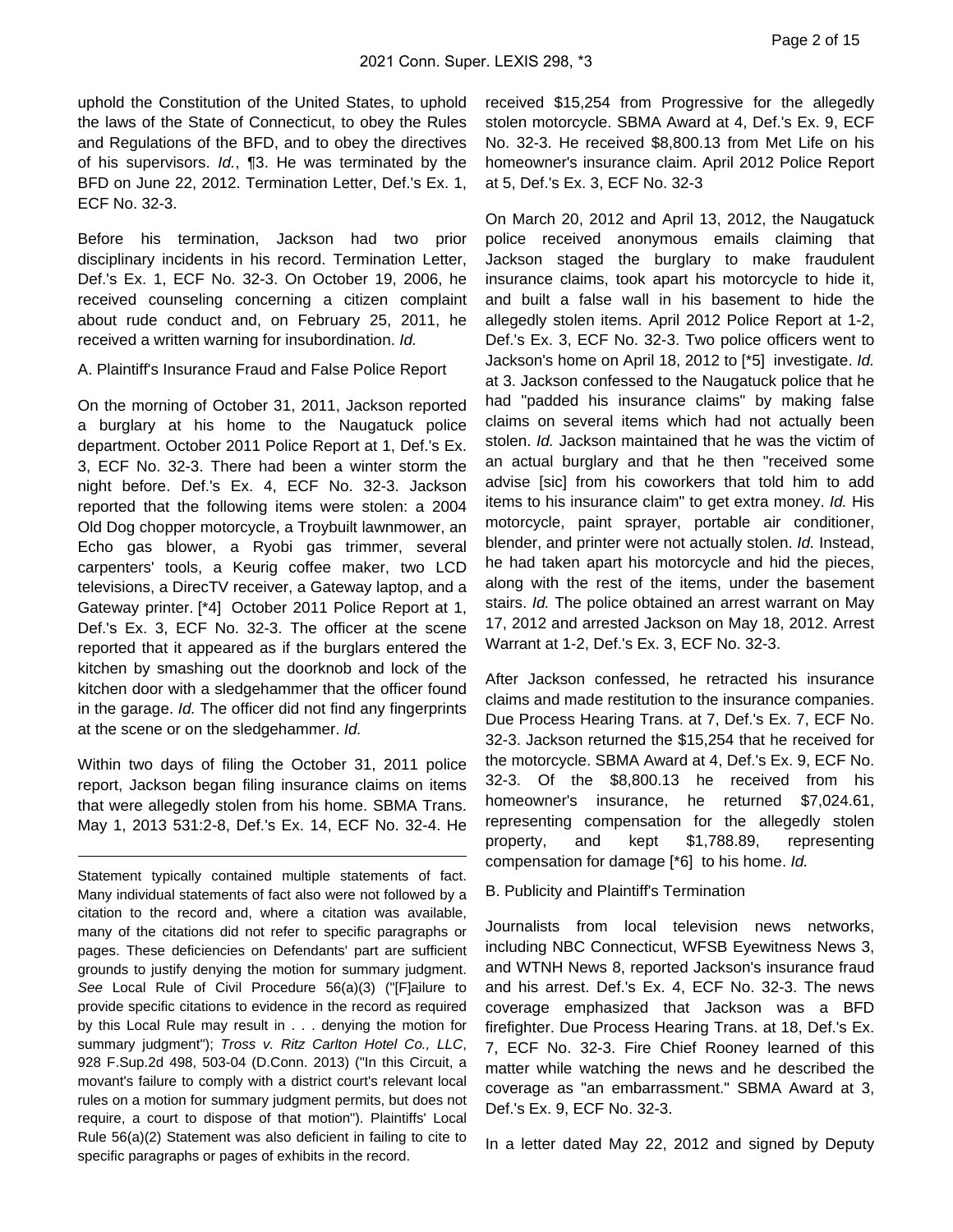Fire Chief Grace, the BFD notified Jackson that he was being put on Administrative Leave as of May 21, 2012. Leave Letter, Def.'s Ex. 5, ECF No. ECF No. 32-3. The letter notified Jackson that the BFD was conducting an investigation into his arrest in connection with his false police report. Id. Fire Chief Rooney testifies that he was the only person involved in deciding whether Jackson violated BFD or City rules in the investigation and administrative hearing process leading to his termination. SBMA Trans. Feb. 13, 2013 238:23-239:1, Pl.'s Ex. 1, ECF No. 42-3.

An investigation hearing occurred on June 4, 2012, and Jackson [\*7] made no comment. Due Process Hearing Letter, Def.'s Ex. 6, ECF No. 32-3. In a second letter dated June 8, 2012 and signed by Fire Chief Rooney, the BFD notified Jackson of the charges against him for violating the BFD Rule and Regulations Sections 17.18, 17.41, and 17.45; the City of Bridgeport Work Rules and Regulations, Numbers 9, 17, and 18; and the City of Bridgeport Code of Ethics. Id. The text of these rules was appended to the letter. Id. The letter also gave Jackson notice that he was required to attend a due process hearing on June 13, 2012, where he could rebut the charges against him, and that, if he failed to attend, he could face disciplinary consequences up to and including the termination of his employment. Id.

The due process hearing took place on June 14, 2012. Due Process Hearing Trans. at 1, Def.'s Ex. 7, ECF No. 32-3. Jackson appeared at the June 14 due process hearing with his union attorney, John Robert Gulash. Id.; SBMA Award at 3, Def.'s Ex. 9, ECF No. 32-3. Fire Chief Rooney, Deputy Fire Chief Grace, the BFD's attorney John Bohannon, Labor Relations Officer Philip White, the City of Bridgeport Director of Labor Relations Lawrence Osborne, and Dan Hunsberger from the union also attended the hearing. [\*8] Due Process Hearing Trans. at 1, Def.'s Ex. 7, ECF No. 32-3. At the outset, Attorney Bohannon read Jackson his Garrity v. State of N.J, 385 U.S. 493 (1967) warning.<sup>2</sup> Id. at 2. The warning read as follows:

Mr. Jackson, you are hereby advised that this interview is for administrative purposes only and as a public servant you are obligated to answer questions relative to your employment. Any and all statements made by you during the course of this

interview cannot be utilized in any criminal proceeding which may be currently pending or may be initiated against you regarding this investigation. Failure to answer any questions truthfully, presented to you during the course of this interview, will subject you to a separate charge of insubordination.

Id. Jackson acknowledged that he understood the warning and apologized to Fire Chief Rooney for the negative attention that he had brought to the BFD. Id.

Jackson recounted the events surrounding the false police report and insurance claims. Due Process Hearing Transcript at 3-6, 9-14, Def.'s Ex. 7, ECF No. 32-3. He also clarified that, while he told the police that a colleague had advised him to pad his insurance claims, it was actually a social acquaintance, not a colleague, who had advised him. [\*9] Id. at 4, 7. He then revised his story and stated that he had spoken to colleague Lieutenant Morotto about the robbery, and that Lt. Morotto asked if he had receipts and records recording the value of the stolen items. Id. at 14-15. Jackson came away with the impression that he could suffer a "substantial unreimbursed loss" based on not having such records, and he testified that he then "made that horrible mistake" of making the false police report and the insurance claims. Id. at 15-16. He stated that he "didn't spend the money" and "didn't need the money" that he received from the insurance companies. Id. at 16. At the hearing, Jackson informed the panel that he was making restitution to the insurance companies. Id. at 7-8.

During the hearing, Fire Chief Rooney pressed Jackson on whether he had staged the entire robbery, rephrasing the question around four times. Due Process Hearing Transcript at 12, Def.'s Ex. 7, ECF No. 32-3. Fire Chief Rooney commented that there was an issue of "credibility." Id.

Towards the end of the hearing, Jackson stated that "when I made the decision to do it I regretted the minute [the police officer] called in that plate" for his motorcycle. Due Process Hearing Transcript at 17, Def.'s Ex. 7, ECF No. 32-3. [\*10] Fire Chief Rooney pointed out that Jackson could have confessed much sooner, and Jackson admitted that was true. Id. Jackson then repeated that he had made a mistake and was glad that he "cooperated 100% with the police" in April 2012, after they began questioning him regarding whether his motorcycle was actually stolen. Id. at 18. Deputy Fire Chief Grace commented that, while Jackson was saying

<sup>2</sup>Garrity v. State of N.J., 385 U.S. 493, 500 (1967) (holding that testimony of public employees elicited during internal or administrative investigations "under threat of removal from office" cannot be used in "subsequent criminal proceedings").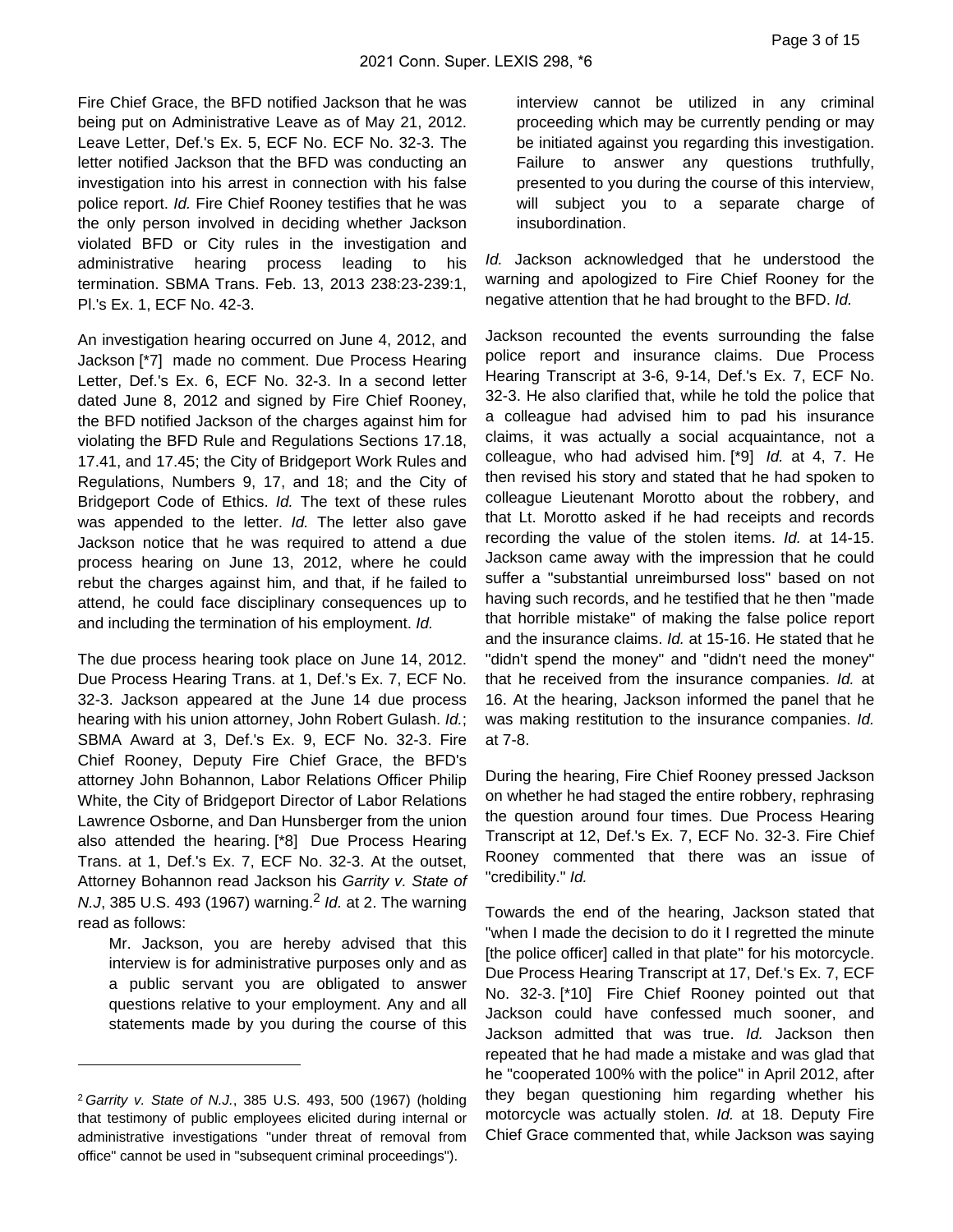that he knew he had done something wrong, he had not confessed until he was caught. Id. at 17. Labor Relations Director Osborn asked Jackson whether the local news networks were aware that he was a firefighter, and Jackson answered yes, the news reports generally mentioned that he was a firefighter. Id. at 18- 19.

Following the due process hearing, Fire Chief Rooney sent Jackson a letter, dated June 22, 2012, notifying him of his termination. SBMA Award at 3, Def.'s Ex. 9, ECF No. 32-3; Termination Letter, Def.'s Ex. 1, ECF No. 32-3. The letter stated that, taking into account the facts Jackson presented at the hearing, the BFD found that he had violated all of the BFD and City of Bridgeport rules cited in the May 22, 2012 Administrative Leave letter. Termination Letter, Def.'s Ex. 1, ECF No. 32-3.

Among other comments, the letter notes [\*11] that Jackson's apologies during the hearing were "of little concern when you fraudulently contributed to the burglary at your home," that his actions in initially depositing the insurance checks were a "clear example of your intent to fully carry out your plan to bilk the insurance companies," and that his claims that he "felt bad about lying to the police and insurance companies" were "absolutely outrageous." Termination Letter, Def's Ex. 1, ECF No. 32-3. The termination letter goes on to state that, as public servants, members of the BFD must demonstrate the highest standards of ethical conduct both on and off duty, so that "the public may have trust and confidence in your presence when entering homes and businesses." id. Fire Chief Rooney claims that Jackson's misconduct combined with the publicity left the BFD with no choice but to terminate him. SBMA Award at 4, Def.'s Ex. 9, ECF No. 32-3.

Jackson resolved the criminal case against him on October 18, 2012, with a plea of nolo contedere to the charge of false reporting of an incident in the second degree, after he was already terminated from the BFD. Plea Trans.1:22-25, 3:5-8, Def.'s Ex. 12, ECF No. 32-4; SBMA Award at 4, Def.'s Ex. 9, ECF No. 32-3. The Connecticut [\*12] Superior Court sentenced Jackson to a one-year suspended sentence and two years conditional discharge. Plea Trans. 8:310, Def.'s Ex. 12, ECF No. 32-4.

## C. Grievance Proceedings

After Jackson's termination, his union, the IAFF Local 834, filed a grievance under the procedures outlined in its collective bargaining agreement. Def.'s Local Rule 56(a)(1) Statement ¶39, ECF No. 32-1. The Connecticut

State Board of Mediation and Arbitration ("SBMA") commenced a hearing on January 14, 2013. Id., ¶40. The SBMA conducted six evidentiary hearings and accepted extensive briefing from the parties. Id., ¶41. The SBMA denied the grievance and found that Jackson was terminated for just cause. SBMA Award at 12, Def.'s Ex. 9, ECF No. 32-3.

The union filed an application to vacate the SBMA's award with the Connecticut Superior Court. Def.'s Local Rule 56(a)(1) Statement ¶42, ECF No. 32-1. The Superior Court upheld the SBMA award on August 1, 2014, finding no violation of public policy and that the City of Bridgeport could terminate Jackson for his criminal conduct even if the City did not have a per se rule of dismissal and the criminal conduct at issue was off-duty. Superior Court Decision at 1213, Def.'s Ex. 10, ECF No. 32-3.

D. Defendant's Treatment [\*13] of Other Firefighters

Jackson claims that Black and Hispanic BFD employees with similar or more serious disciplinary problems or criminal charges on their records were treated more favorably than he was and not terminated or charged with the same violations of BFD or City of Bridgeport rules. Compl. ¶¶28-31, ECF No. 1; Pl.'s Br. 7, ECF No. 42-1. He alleges that this is evidence of race discrimination. Compl. ¶¶28-31, ECF No. 1.

Jackson points to evidence that the following Black employees had various disciplinary problems arising from on-duty conduct, but were never arrested and did not face criminal charges for the underlying conduct and ultimately were not terminated:

Harold Clarke: Clarke is Black. Pl.'s Ex. 10, ECF No. 42-12. The BFD suspended him for 30 days without pay on June 27, 2012 for driving a fire engine on duty with a suspended license on three occasions and misrepresenting that he had a license on an official Driving History Questionnaire form on one occasion. Clarke Disciplinary File, Pl.'s Ex. 4, ECF No. 426. The BFD also told him not to return to work until he had a valid driver's license. Id. The BFD reinstated Clarke on July 20, 2012, several days early. Id.

James Grace: [\*14] Deputy Fire Chief Grace is Black. Pl.'s Ex. 10, ECF No. 42-12. The BFD issued him a letter on April 21, 2009 regarding his being under the influence of alcohol while on duty. Grace Disciplinary File, Pl.'s Ex. 6, ECF No. 42-8. The letter documented one incident in January 2009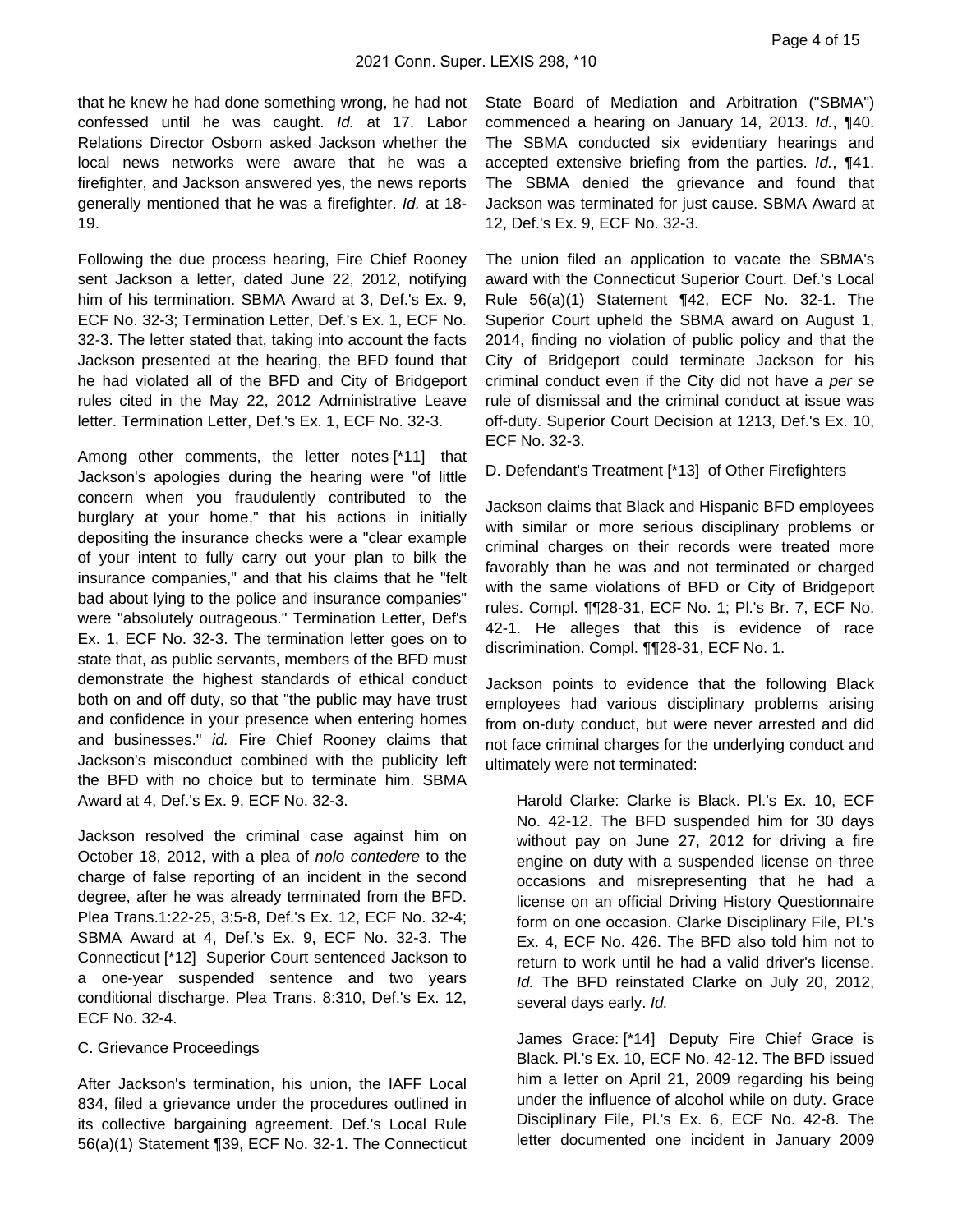and two in April 2009 when other employees reported that Deputy Fire Chief Grace was under the influence of alcohol at work. Id. The letter indicated that the BFD was not taking disciplinary action, but advised Deputy Fire Chief Grace to consider the Employee Assistance Program ("EAP") and warned that his behavior was unacceptable. Id.

Joel Christy: Christy is Black. Pl.'s Ex. 10, ECF No. 42-12. He had a lengthy history of BFD disciplinary action because he was frequently belligerent to superior officers while on duty. Christy Disciplinary File, Pl.'s Ex. 5, ECF No. 42-7. On April 11, 1997, he was suspended for 30 days without pay following a due process hearing. Id. at 7. Christy had refused to obey his superior officer, John Currivan, assaulted Currivan, and threatened Currivan and another superior officer. Id. at 10-11. On June 23, 2008, he was suspended without pay for one day following an incident where he was insubordinate [\*15] to a superior officer on April 11, 2008. Id. at 12-13. In January 2013, the BFD conducted an investigation after Christy complained that Captain Francisco Rivera was subjecting him to a hostile work environment, but Christy retracted his accusations. Id. at 2-3. The BFD found, after a due process hearing, that Christy's "spurious allegations" were baseless. Id. at 5. Christy was given a verbal warning. Id. at 6.

Jackson points to evidence that the following Black employees were arrested for off-duty conduct, but were not terminated:

Allen Jones: Jones is Black. Pl.'s Ex. 10, ECF No. 42-12. His niece, Kesheonia Courts, had an order of protection against him. Jones Disciplinary File at 8, Pl.'s Ex. 7, ECF No. 42-9. The BFD has three records, spanning the period from March through April 2012, of Courts informing the BFD about incidents when Jones violated the order. Id. at 6-9. Jones typically wore his uniform during these altercations, but the BFD considered them a private family matter. Id. at 8-9. On April 3, 2012, Courts called the Bridgeport Police Department ("BPD") when Jones violated the order. Id. at 5. BPD officers arrested Jones. Id. at 4. On May 11, 2012, the BFD sent Jones a letter informing him that he needed to attend a Due Process Hearing regarding his arrest and resulting [\*16] violations of the BFD Rules and Regulations Sections 17.18 and 17.41. Id. at 4. The BFD eventually issued him a written

#### warning. *Id.* at 1.

James Cook: Cook is Black. Pl.'s Ex. 10, ECF No. 42-12. On July 2, 2008, he was arrested in relation to several motor vehicle offenses, including operating an unregistered motor vehicle, and failure to appear for his court date. James Cook Docket, Pl.'s Ex. 9, ECF No. 42-11.<sup>3</sup> Cook allegedly did not receive any disciplinary consequences from BFD for this conduct. Pl.'s Ex. 11 at 3, ECF No. 42-13.<sup>4</sup> Jackson alleges that Cook's offenses occurred offduty, but this is unsubstantiated in the record. Pl.'s Rule 56(a)(2) Statement at 19, ECF No. 42-2.

Ronald Reed: Reed is Black. Voccola Dep. 99:4-6, Pl.'s Ex. 14, ECF No. 42-16. He was previously arrested in 2009 for disorderly conduct and in 2010 for reckless endangerment and criminal mischief. Reed Docket, Pl.'s Ex. 8, ECF No. 42-10. He pled guilty to both sets of charges. Reed Docket, Pl.'s Ex. 8, ECF No. 42-10. He received a suspended sentence and fine in for the 2009 incident and unconditional discharge for the 2010 incident. Reed Hearing Trans. at 2-3, Pl.'s Ex. 8, ECF No. 42-10. Reed did not report these arrests to the BFD, and the BFD was not aware [\*17] of these arrests until 2013. Id. at 1. The only BFD disciplinary proceeding that Reed went through was an informal investigative hearing that took place in BFD headquarters with Deputy Fire Chief Grace, Reed's attorney, Reed, and Robert Whitbread from the union. Id. At the hearing, Reed explained that both cases were related to a custody battle with his child's mother, who at one point had "a convicted criminal crash into my car," resulting in injuries to Reed. Id. at 2. At some point, a judge had told Reed that he "didn't feel that [Reed] was aggressive to her at all" and given Reed an unconditional discharge, possibly in relation to the 2010 incident.<sup>5</sup>

<sup>5</sup>Reed's explanations of his conduct in this portion of the transcript are unclear, but Deputy Fire Chief Grace appears to have accepted these explanations.

 $3$ This exhibit is a cut-off screenshot from a mobile device. It is unclear what website the information comes from or if the information is complete.

<sup>4</sup>This exhibit is a chart listing BFD employees, their rank, their race, and whether they had received certain types of disciplinary consequences for certain types of disciplinary problems. It does not contain information about the date range covered by the chart, nor does it explain whether this chart is an exhaustive and complete list of all disciplinary consequences for all BFD employees.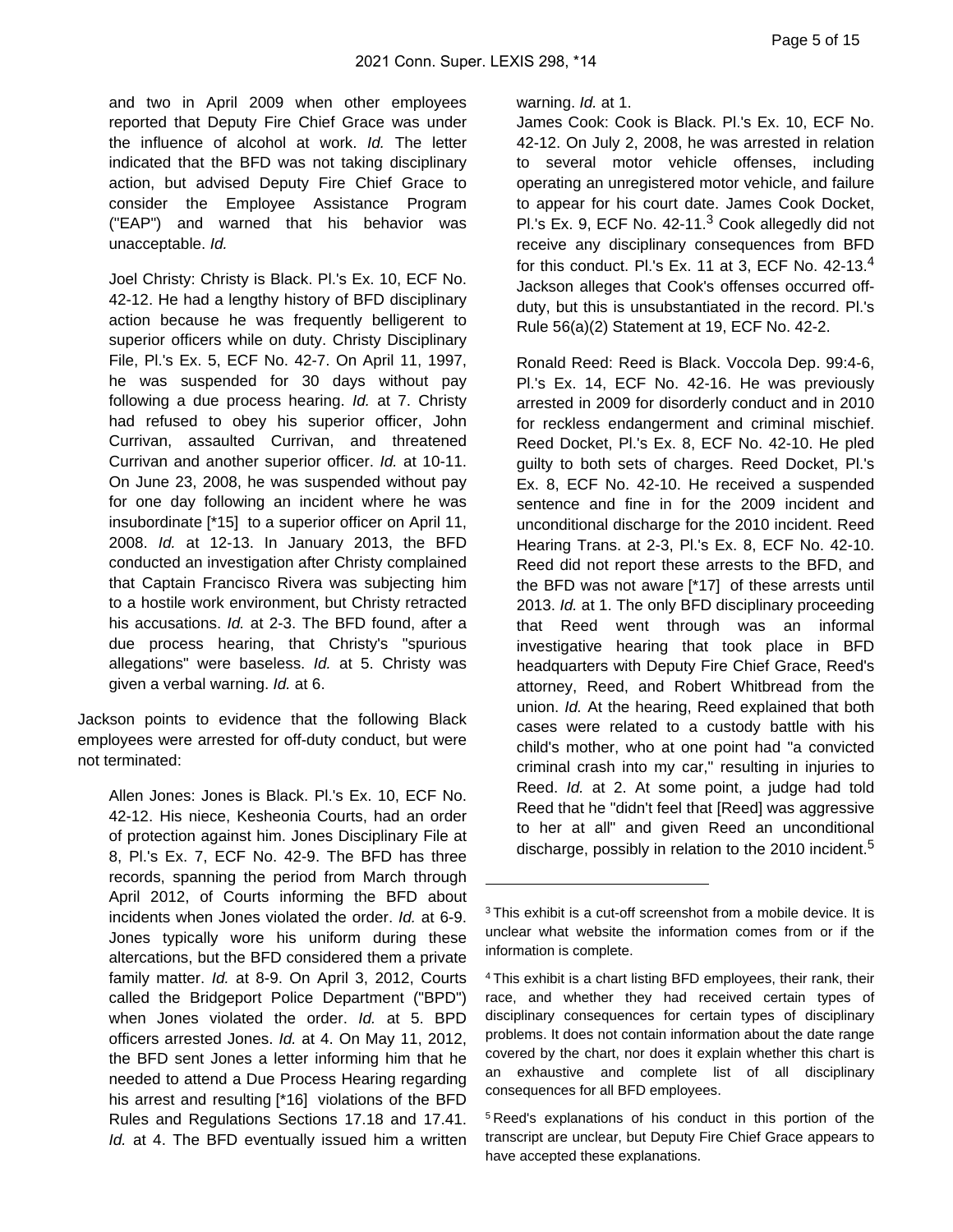Id. Reed's attorney clarified that both incidents were related to the "domestic situation where [Reed] was trying to exercise his custodial rights" as a parent. Id. at 3. Reed had gone to "programs," "different counselors," and "EAP regarding her and handled the matter the way I was supposed to." Id. The only disciplinary action that Reed received was a "nondisciplinary memo of coaching and counseling." Reed Memo. of Counseling, Pl.'s Ex. 8, ECF No. 42-10.

Jackson alleges that the following Black or Hispanic employees were arrested, faced criminal charges, [\*18] or both for off-duty conduct without being terminated.<sup>6</sup>

Maurice Barnes: Barnes is Black. Pl.'s Ex. 10, ECF No. 42-12. Jackson claims that he had criminal charges pending against him, but does not cite to anything in the record. Pl.'s Rule 56(a)(2) Statement at 20, ECF No. 42-2. Jackson does not specify whether the alleged criminal conduct occurred on or off duty. Id. Jackson claims that Barnes received no BFD disciplinary action for the alleged criminal charges. Pl.'s Ex. 11, ECF No. 42- 13.<sup>7</sup> Phillip Rosa:<sup>8</sup> Rosa is Hispanic. Pl. Local Rule 56(a)(2) Statement at 20, ECF No. 42-2. He received multiple DUI convictions and was jailed for 30 days upon his third conviction. Id.; Def.'s Rule 56(a)(1) Statement ¶76. Rosa was allegedly incarcerated for a year upon receiving his fourth DUI conviction, and he was terminated on December 29, 2005 after requesting a leave of

<sup>7</sup>This is the same exhibit discussed in footnote 4 above.

<sup>8</sup> While Jackson cites to various portions of the deposition of Voccola, the cited portions of the transcript do not appear to contain details about Rosa's convictions of disciplinary history. The Defendants do not dispute that Rosa had multiple DUI convictions and that he was terminated, but they cite to an exhibit that does not exist. Def.'s Rule 56(a)(1) Statement ¶76.

absence from the BFD to serve his sentence. Pl. Local Rule 56(a)(2) Statement at 20-21, ECF No. 42-2; Def.'s Rule 56(a)(1) Statement ¶76. The Defendants maintain that the BFD was not aware of any of Rosa's prior convictions or previousincarceration until he requested the leave of absence. Def.'s Rule 56(a)(1) Statement ¶76. Jackson does not specify whether Rosa's alleged DUI convictions involved on or off [\*19] duty conduct. Pl. Local Rule 56(a)(2) Statement at 20, ECF No. 42-2.

Jackson claims that the only BFD firefighters ever terminated for "off duty conduct not related to drug abuse" are himself and Edward Voccola, both of whom are Caucasian. Pl.'s Br.6 9, ECF No. 42-1.<sup>9</sup> Voccola attempted to poison his neighbors by pouring muriatic acid and other chemicals into their water filtration system. Voccola v. Rooney, 136 F.Sup.3d 197, 201 (D.Conn. 2015). He was arrested and charged with second-degree attempted assault of an elderly person and first-degree reckless endangerment. Id. The Connecticut Post published three articles on Voccola's conduct in September 2010, and the coverage noted that he was a firefighter. Voccola Dep. 128:18-22, Pl.'s Ex. 14, ECF No. 42-16. Fire Chief Rooney terminated Voccola for violating the BFD Rules and Regulations and those of the City of Bridgeport. Voccola, 136 F.Sup.3d at 203.

#### II. STANDARD OF REVIEW

The Court will grant a motion for summary judgment if it determines that there is no genuine dispute of material fact and the movant is entitled to judgment as a matter of law. Fed.R.Civ.P. 56(c). The moving party bears the burden of showing that no genuine dispute of material fact exists. Carlton v. Mystic Transp., Inc., 202 F.3d 129, 133 (2d Cir. 2000). Once the moving party has satisfied that burden, the nonmoving party "must set forth specific [\*20] facts demonstrating that there is a genuine issue for trial" in order to defeat the motion for summary judgment. Wright v. Goord, 554 F.3d 255, 266 (2d Cir. 2009) (internal quotation marks omitted). "A dispute regarding a material fact is genuine if the evidence is such that a reasonable jury could return a verdict for the nonmoving party." Williams v. Utica Coll.

<sup>&</sup>lt;sup>6</sup>None of Mr. Jackson's allegations regarding these individuals' alleged criminal conduct are supported with admissible evidence, so these allegations are insufficient to allow his claims to survive summary judgment. Raskin v. Wyatt Co., 125 F.3d 55, 66 (2d Cir. 1997) ("[O]nly admissible evidence need be considered by the trial court in ruling on a motion for summary judgment"). For Barnes, there is no evidence in the record regarding the alleged conduct. For Rosa, the only cited evidence of the alleged conduct comes from the testimony of another terminated firefighter, Edward Voccola, from when Voccola was litigating a similardiscrimination claim to Jackson's in Voccola v. Rooney, 136 F.Sup.3d 197 (D.Conn. 2015).

<sup>&</sup>lt;sup>9</sup> The cited portion of the record directly contradicts this claim, as it also mentions Stanley Golob, a BFD officer of unknown ethnicity who was terminated in the 1960s or 1970s after shooting his wife. SBMA Hearing Trans. Feb. 21, 2013 346:16-21, Pl.'s Ex. 2, ECF No. 42-4.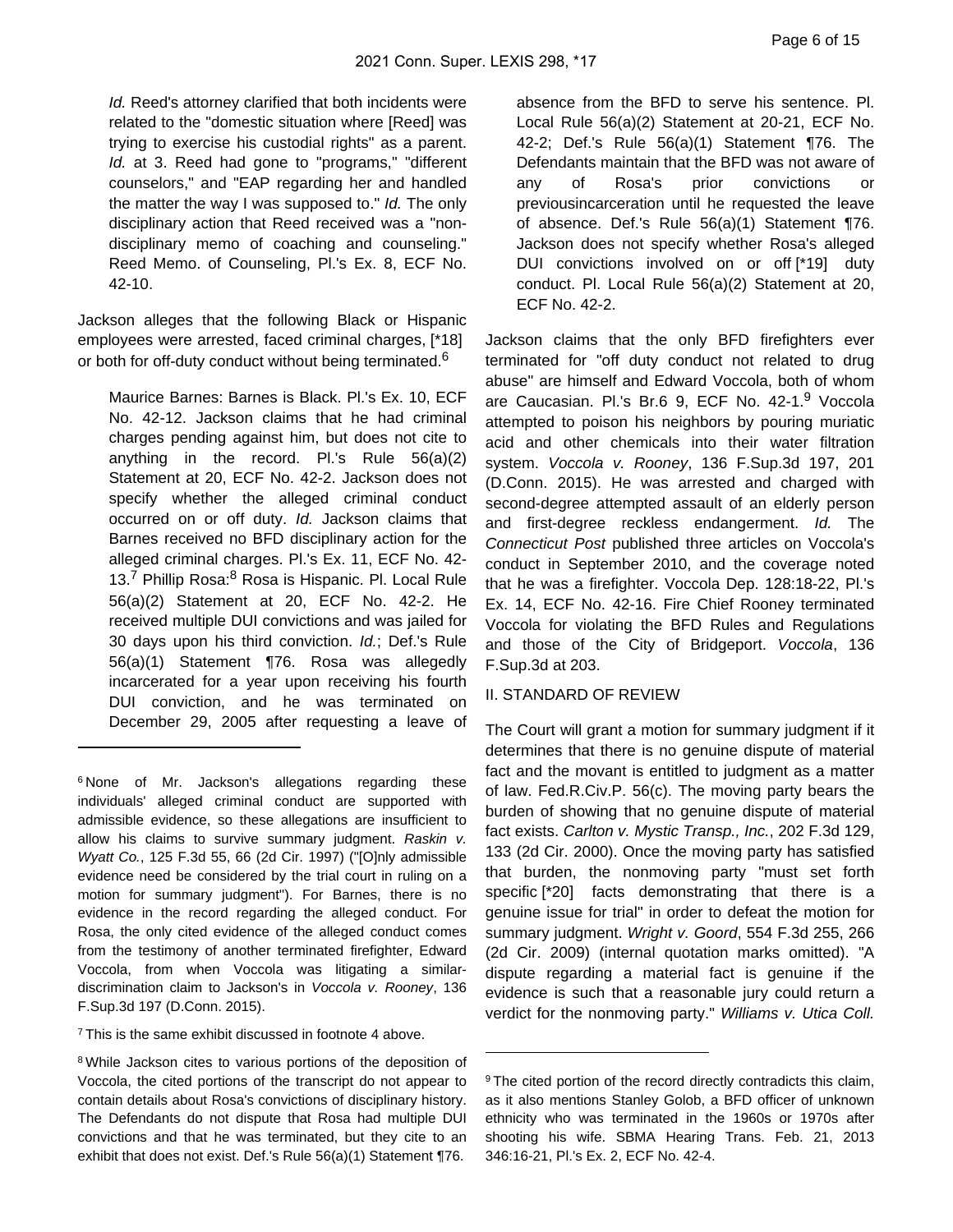of Syracuse Univ., 453 F.3d 112, 116 (2d Cir. 2006) (quoting Stuart v. Am. Cyanamid Co., 158 F.3d 622, 626 (2d Cir. 1998). The substantive law governing the case identifies which facts are material, and "only disputes over facts that might affect the outcome of the suit under the governing law will properly preclude the entry of summary judgment." Boubolis v. Transp. Workers Union of Am., 442 F.3d 55, 59 (2d Cir. 2006) (citing Anderson v. Liberty Lobby, Inc., 477 U.S. 242, 248 (1986)).

On summary judgment, the court's task is "carefully limited to discerning whether there are any genuine issues of material fact to be tried, not to deciding them." Gallo v. Prudential Residential Servs., Ltd. P'ship, 22 F.3d 1219, 1224 (2d Cir. 1994). When reviewing the record on a motion for summary judgment, the Court must "assess the record in the light most favorable to the non-movant" and "draw all reasonable inferences in the non-movant's favor." Weinstock v. Columbia Univ., 224 F.3d 33, 41 (2d Cir. 2000) (internal quotation marks omitted). Inferences drawn in favor of the nonmovant must, however, be supported by evidence, and the "mere existence of a scintilla of evidence in support of the [nonmovant's] position" is insufficient to defeat summary judgment. Liberty Lobby, 477 U.S. at 252. "Conclusory allegations, conjecture, [\*21] and speculation" are insufficient to create genuine issues of material fact. Kerzer v. Kingly Mfg., 156 F.3d 396, 400 (2d Cir. 1998) (internal quotation marks omitted). If no reasonable jury "could find in favor of the [nonmovant] because the evidence to support its case is so slight, there is no genuine issue of material fact," then a grant of summary judgment is proper. Gallo, 22 F.3d at 1224.

#### III. DISCUSSION

Plaintiff's Complaint brings claims under seven counts alleging that the Defendants subjected Jackson to discrimination, a hostile work environment, and retaliation in violation of various federal and Connecticut state laws. ECF No. 1. Count One alleges that the Defendants violated the Equal Protection Clause of the United States Constitution through an action under 42 U.S.C. §1983. Compl. 12, ECF No. 1. Count Two alleges that Defendants violated the Due Process Clause of the United States Constitution. Id. Count Three alleges that the defendants violated Title VII. Id. at 13. Count Four alleges that defendants violated provisions of the CFEPA, C.G.S.A. §46a-60 et seq. Id. Count Five alleges that the defendants are liable for negligent supervision under Connecticut common law. Id. at 14. Count Six alleges that the Defendants are liable for intentional infliction of emotional distress under Connecticut common law. Id. at 15. Count Seven

alleges that the City of Bridgeport has incurred municipal liability. Id. at 16. Defendants [\*22] move for summary judgment on all counts of the Plaintiff's complaint. ECF No. 32.

For the reasons discussed below, the Court GRANTS the Defendant's Motion for Summary Judgment as to Plaintiff's claims arising under federal law. The Court declines to exercise supplemental jurisdiction over the remaining state law claims.

#### A. Equal Protection and Title VII

The Equal Protection Clause of the Fourteenth Amendment protects public employees from race discrimination and retaliation for complaining about race discrimination. Vega v. Hempstead Union Free Sch. Dist., 801 F.3d 72, 82 (2d Cir. 2015). Public employees may bring discrimination and retaliation claims under 42 U.S.C. §1983 against "responsible persons acting under color of state law." Id. at 87. Any state employee "acting in his official capacity" acts "under color of state law." Id. at 88 (internal quotation marks omitted). With the color of law requirement met, as it was in this case because the individual defendants acted in an official capacity when investigating and eventually terminating Jackson, a "plaintiff's equal protection claim parallels his Title VII claim, except that a [Section 1983] claim, unlike a Title VII claim, can be brought against an individual." Id. Jackson claims that the Defendants discriminated against him by wrongfully terminating him creating a hostile work environment, [\*23] and retaliating against him.

As an initial matter, Title VII "does not create liability in individual supervisors and coworkers who are not the plaintiffs' actual employers." Littlejohn v. City of New York, 795 F.3d 297, 313 (2d Cir. 2015) (internal quotation marks omitted). Accordingly, Jackson's Title VII claims fail as to individual Defendants, but survive as to the municipal Defendant, the City of Bridgeport.

An individual, meanwhile, may only be held liable under Section 1983 "if that individual is personally involved in the alleged deprivation." Littlejohn, 795 F.3d at 314 (internal quotation marks omitted). The record demonstrates that Fire Chief Rooney was the primary decisionmaker responsible for deciding whether Jackson had violated BFD or City rules in the investigation and administrative hearing procedure that led to Jackson's termination. SBMA Hearing Trans. Feb. 13, 2013 238:23-239:1, Pl.'s Ex. 1, ECF No. 42-3. Deputy Fire Chief Grace attended the due process hearing and signed the letter notifying Jackson that he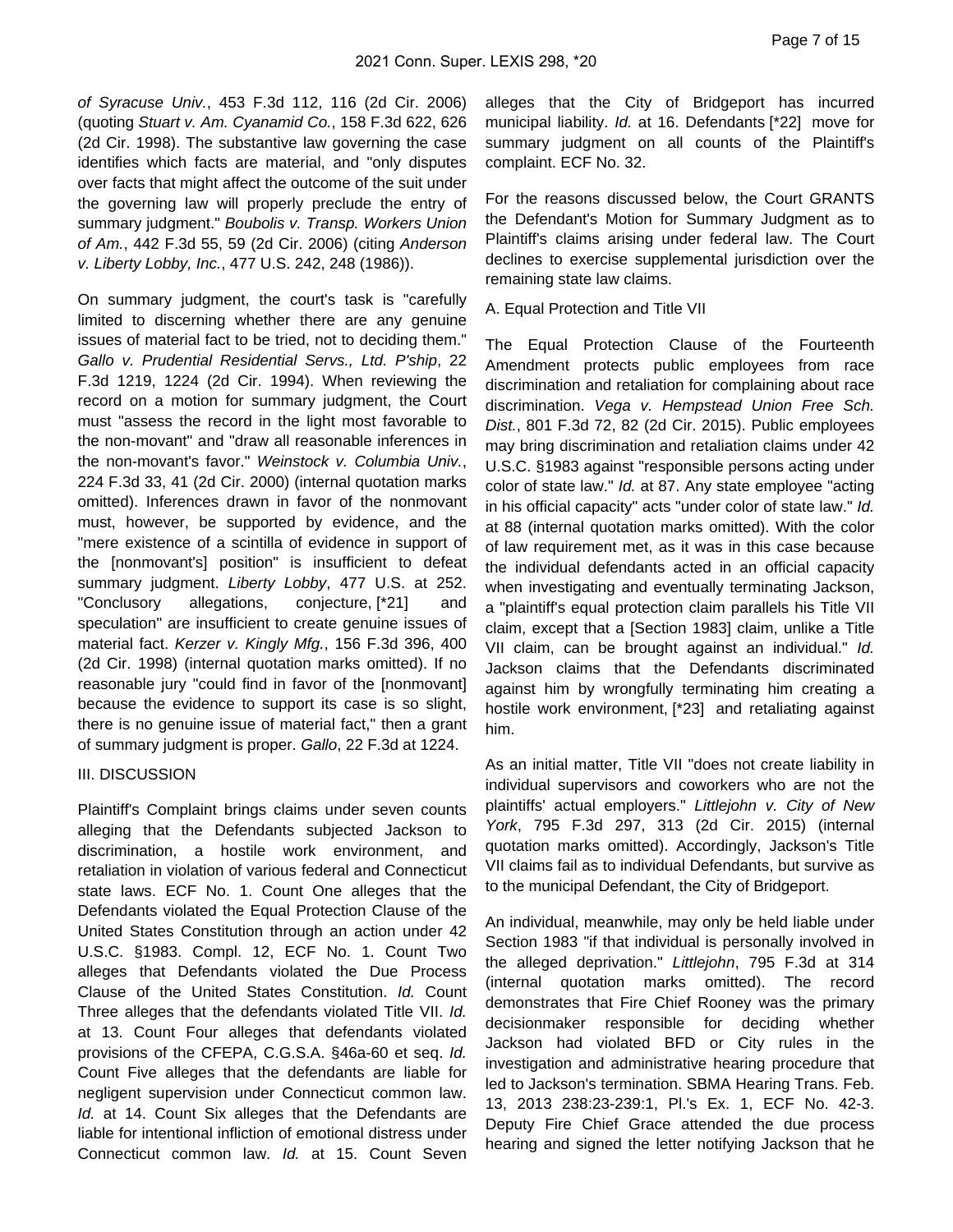was being placed on administrative leave. Leave Letter, Def.'s Ex. 5, ECF No. ECF No. 32-3; Due Process Hearing Transcr. at 17, Def.'s Ex. 7, ECF No. 32-3. Jackson alleges that Mayor Finch was grossly negligent in supervising Fire Chief Rooney and Deputy Fire Chief [\*24] Grace, but the record does not support this argument or indicate that Mayor Finch personally participated in the investigation and procedure leading to his termination. As a result, the Section 1983 claims against Mayor Finch also fail.

#### 1. Wrongful Termination

Jackson's claims alleging racial discrimination and disparate treatment throughout his termination process can be analyzed as a single discrete act. Voccola, 136 F.Sup.3d at 205. The claims are analyzed under the burden-shifting analysis set forth in McDonnell Douglas Corp. v. Green, 411 U.S. 792 (1973). Under this framework, a plaintiff must first establish a prima facie case of intentional discrimination by showing that "(1) he is a member of a protected class; (2) he was qualified for the position he held; (3) he suffered an adverse employment action; and (4) the adverse action took place under circumstances giving rise to an inference of discrimination." Reynolds v. Barrett, 685 F.3d 193, 202 (2d Cir. 2012) (internal quotation marks omitted). Once the plaintiff makes out his prima facie case, "the burden shifts to the employer to come forward with a legitimate, nondiscriminatory reason for the adverse employment action." Id. The burden then shifts back to the plaintiff to demonstrate that "the employer's explanation is a pretext for race discrimination" and that race [\*25] was the real reason for the adverse action. Kirkland v. Cablevision Sys., 760 F.3d 223, 225 (2d Cir. 2014). To make this showing, the plaintiff must demonstrate that "circumstances that would be sufficient to permit a rational finder of fact to infer that the employer's employment decision was more likely than not based in whole or in part on discrimination." *Id.* (internal quotation marks omitted).

To make a showing of disparate treatment as part of a prima facie case, a plaintiff must show that he is "similarly situated in all material respects to the individuals with whom [he] seeks to compare [himself]." Mandell v. Cty. of Suffolk, 316 F.3d 368, 379 (2d Cir. 2003). "What constitutes all material respects . . . varies," but a court must evaluate "(1) whether the plaintiff and those he maintains were similarly situated were subject to the same workplace standards and (2) whether the conduct for which the employer imposed discipline was of comparable seriousness." Graham v. Long Island R.R., 230 F.3d 34, 40 (2d Cir. 2000)

(internal quotation marks omitted). While the comparator's situation need not be functionally identical to that of the plaintiff, "[t]he standard for comparing conduct requires a reasonably close resemblance of the facts and circumstances of plaintiffs and comparator's cases." Ruiz v. Cty. of Rockland, 609 F.3d 486, 493-94 (2d Cir. 2010). Although the question of whether comparators are similarly situated [\*26] is typically a question of fact for the jury, a court may "properly grant summary judgment where it is clear that no reasonable jury could find the similarly situated prong met." Harlen Assocs. v. Inc. Vill. of Mineola, 273 F.3d 494, 499 n.2 (2d Cir. 2001).

In cases involving allegations of disparate treatment in workplace disciplinary proceedings, a comparator's underlying misconduct must be substantially similar that of the plaintiff. Brown v. City of Syracuse, 673 F.3d 141, 151 (2d Cir. 2012) (finding in dicta that plaintiff making Title VII and Section 1983 equal protection claim needed to point to comparators of other races who were not suspended despite also being at "the center of a missing persons investigation" and exhibiting "behavior comparable to his" in that context); Ruiz, 609 F.3d at 495 (explaining that none of plaintiffs comparators were similarly situated partially because none of them "were accused of sexual harassment, sexual abuse and rape" like plaintiff); Rioux v. City of Atlanta, Ga., 520 F.3d 1269, 1280 (11th Cir. 2008) "A comparator is an employee similarly situated to the plaintiff in all relevant respects. The quantity and quality of the comparator's misconduct must be nearly identical to prevent courts from second-guessing employers' reasonable decisions and confusing apples with oranges") (internal quotation marks omitted)).

Defendants argue that Jackson cannot make out his prima facie [\*27] case and that he cannot show that his termination took place under circumstances giving rise to the inference of discrimination because the Black and Hispanic employees that he compares himself to are not similarly situated to him. Def.'s Br. 22-23, ECF No. 32-2. Because there is no admissible evidence in the record as to some of the comparators and because none of Jackson's remaining alleged comparators are similarly situated to him, Jackson cannot make out a prima facie case regarding disparate treatment in his termination.

"[O]nly admissible evidence need be considered by the trial court in ruling on a motion for summary judgment." Raskin v. Wyatt Co., 125 F.3d 55, 66 (2d Cir. 1997). While disputes as to the validity and weight of the evidence are for the jury, "questions of admissibility are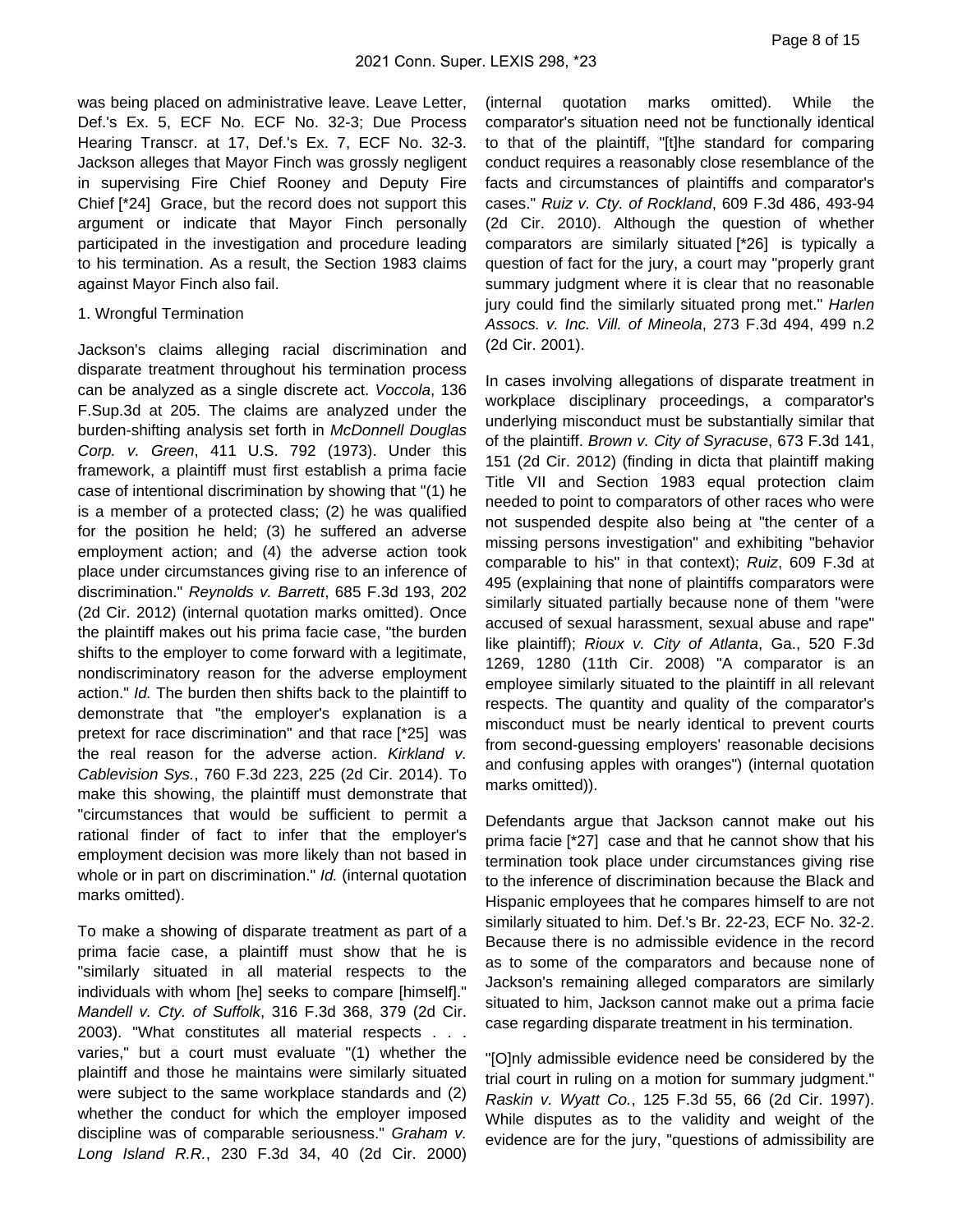properly resolved by the court." Id. When deciding a summary judgment motion, the Court "has broad discretion in choosing whether to admit evidence." Presbyterian Church of Sudan v. Talisman Energy, Inc., 582 F.3d 244, 264 (2d Cir. 2009). The rules governing admissibility of evidence are the same at the summary judgment stage as they are during trial. See id. ("The principles governing admissibility of evidence do not change on a motion for summary judgment") (quoting Raskin, 125 F.3d at 65-55). Indeed, "[t]he resolution of evidentiary questions on summary [\*28] judgment conserves the resources of the parties, the court, and the jury." Raskin, 125 F.3d at 66; see also Meiri v. Dacon, 759 F.2d 989, 998 (2d Cir.1985) ("[T]he salutary purposes of summary judgment—avoiding protracted, expensive and harassing trials—apply no less to discrimination cases than to commercial or other areas of litigation"). In the absence of evidence, "conclusory allegations of discrimination are insufficient" to allow a plaintiff's discrimination claim to survive summary judgment. Meiri, 759 F.2d at 998.

To make out his disparate treatment claim, Jackson points to eight Black or Hispanic BFD employees as possible comparators who were allegedly treated less harshly and generally not terminated for misconduct that he alleges was similarly serious to his own. There is no admissible evidence in the record for two of these potential comparators, Barnes and Rosa, and they cannot therefore be used to make out Jackson's prima facie case of disparate treatment. No reasonable jury could find that the remaining six comparators, Clarke, Grace, Christy, Jones, Cook and Reed, are similarly situated to Jackson, so they cannot support his claim of disparate treatment.

Jackson has not produced admissible evidence regarding the alleged criminal conduct or criminal charges [\*29] faced by Barnes or Rosa. Jackson alleges that Barnes faced vague "criminal charges" of some kind, but offers no further explanation of what those charges may be and cites to nothing in the record to support these claims about Barnes's alleged criminal history. As to Rosa, while the Defendants admit certain details surrounding his history of DUI convictions and incarceration, they cite to an exhibit that does not exist. Jackson cites only to multiple pages of Voccola's deposition transcript, but the cited pages do not refer to Rosa's alleged convictions and merely repeat Voccola's conclusory accusations from his complaint in Voccola v. Rooney, 136 F.Sup.3d 197 (D.Conn. 2015).<sup>10</sup> Even if

<sup>10</sup>Mr. Jackson cites to 17 different pages of Voccola's

Voccola's testimony discussed Rosa's alleged criminal history in detail, it is unclear how Voccola gained personal knowledge of these matters short of learning about them from another person, and any testimony he provided would therefore likely be based on inadmissible hearsay. See United States v. Groysman, 766 F.3d 147, 156 (2d Cir. 2014) (holding that law enforcement agent witness who testified as to occurrences at meetings he did not personally attend was "conveying information that he learned from debriefing the cooperators and was thus conveying inadmissible hearsay"); Malek v. Fed. Ins. Co., 994 F.2d 49, 57 (2d Cir. 1993) ("A person may have personal knowledge [\*30] of a hearsay declaration; but that does not make it admissible. [The witness] could have gained personal knowledge (and likely did) from . . . conversations with other"). There is therefore no admissible evidence in the record regarding the alleged criminal records of either Barnes or Rosa, and Jackson cannot rely on these comparisons to make out his prima facie case.

Any comparator would need to be "similarly situated in all material respects" to Jackson if he is to make out a prima facie case for disparate treatment. Mandell, 316 F.3d at 379. Jackson's underlying conduct, for which he was arrested and faced criminal charges, involved acts of dishonesty, as he made false statements to the police and false insurance claims. He did not confess his wrongdoing or begin paying restitution to the insurance companies until the police confronted him months later. His criminal conduct received considerable local news media attention, which, according to Fire Chief Rooney, caused considerable public embarrassment to the BFD and eroded public trust in the BFD. Jackson elected to say nothing during his initial investigation hearing on June 4, 2012, and he did not provide any explanation of his conduct until his administrative [\*31] due process hearing on June 14, 2012, where he confessed and apologized, but also gave inconsistent statements about whether a social acquaintance had advised him to pad his insurance claims or whether a colleague had simply told him that the insurance company would require careful records. At a minimum, in order to allow Jackson to make out his prima facie case, a comparator would need to have been arrested for similar misconduct, faced criminal charges, received similar publicity for his wrongdoing, attempted to shift blame to others, and lacked any mitigating explanation for his conduct.

deposition transcript, only one of which refers to Mr. Rosa by name. None of these 17 pages discuss Mr. Rosa's alleged DUI convictions.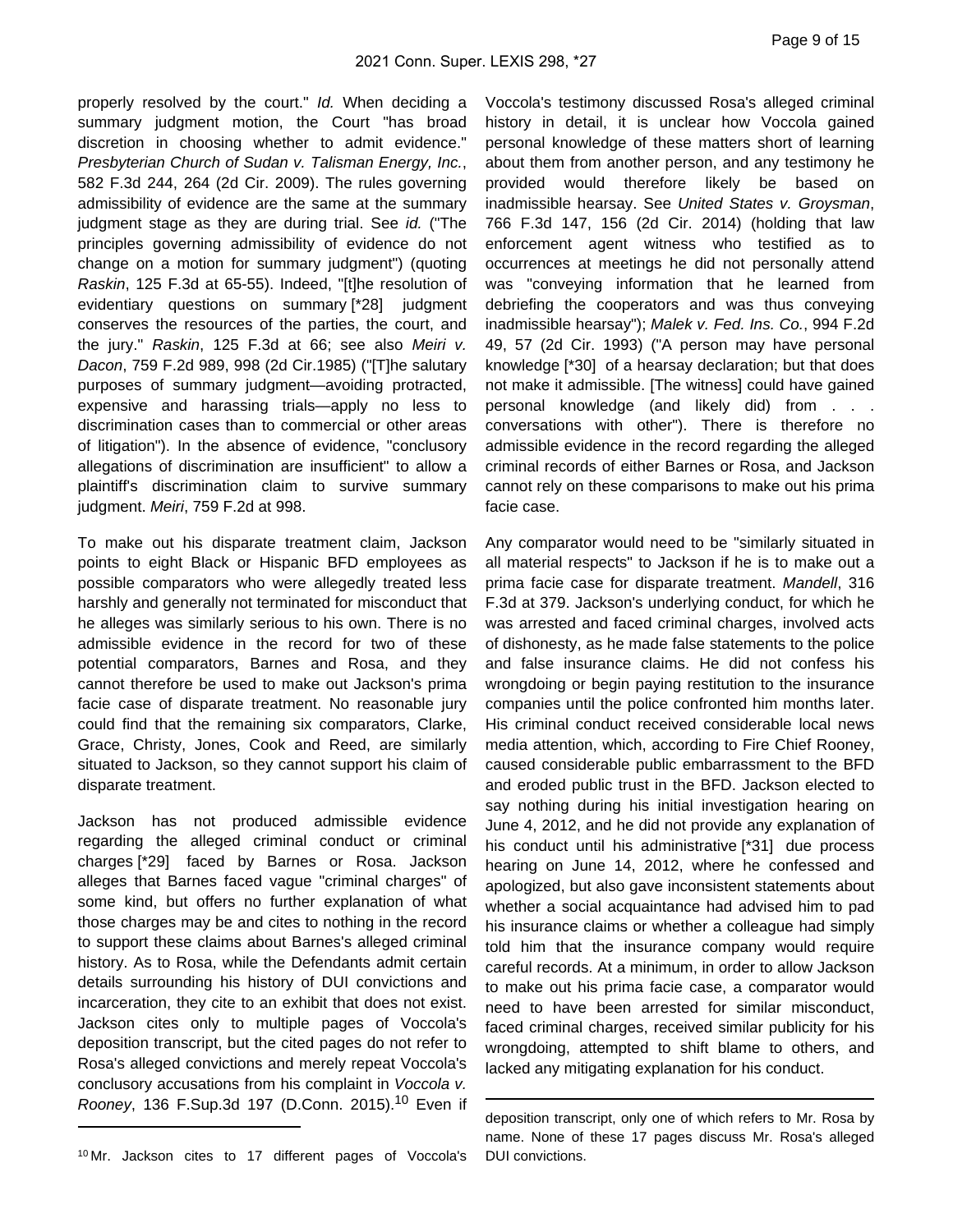Of the remaining six Black employees that Jackson points to as possible comparators for his disparate treatment claim, the record lacks evidence from which a reasonable juror could infer that any of them are similarly situated to him. Based on the record, Clarke, Grace, and Christy were never arrested in relation to their disciplinary problems and faced no criminal charges, unlike Jackson. Furthermore, their misconduct occurred on duty, while Jackson's misconduct occurred off-duty. Therefore, they are not similarly situated to Jackson.

Similar to Jackson, Jones, Cook, and Reed were arrested for conduct [\*32] occurring off-duty. None of these potential comparators, however, had similar criminal charges as Jackson, and therefore they cannot be used to make out Jackson's prima facie case. See, e.g., Ruiz, 609 F.3d at 495 ("Finally, none of the employees Mr. Ruiz cites as comparators were accused of sexual harassment, sexual abuse and rape"). There also is no record evidence that any of these three confessed unambiguously to extensive dishonesty and wrongdoing, the way that Jackson did. Indeed, for Jones and Cook, there are no transcripts for any of the disciplinary proceedings against either of them.

While there is a transcript for Reed's investigation hearing, rather than confess to culpable conduct, Reed argued that there were mitigating circumstances regarding his criminal charges. Reed also did not provide inconsistent testimony or attempt to shift blame for his actions onto another person. Significantly, Reed also testified in his investigation hearing, while Jackson remained silent until his formal due process hearing.

Moreover, for all of these alleged comparators, there is no evidence in the record that that any of these individuals were the subject of extensive local media coverage that could cause public [\*33] criticism of the BFD and therefore, erode public trust in the BFD. See Termination Letter, Def.'s Ex. 1, ECF No. 32-3 (noting the need for public "trust and confidence in your presence when entering their homes and businesses").

No reasonable jury could find that Jones, Cook, or Reed were similarly situated to Jackson because none of them faced similar criminal charges, confessed to similar degrees of wrongdoing in their disciplinary proceeding or received extensive news coverage of their alleged wrongdoing that could have eroded public trust. Jackson therefore cannot make out his prima facie case, and summary judgment is granted to the Defendants on the Title VII and Section 1983 equal

protection claims based on disparate treatment in Jackson's termination. See Ruiz, 609 F.3d at 495 ("Because Mr. Ruiz has not identified a similarly-situated employee who faced equally serious allegations and whom Commissioner Walsh-Tozer allowed to remain on the job, Mr. Ruiz has failed to raise an inference of discrimination").

#### 2. Hostile Work Environment

Jackson also argues that the Defendants subjected him to a hostile work environment by investigating him, conducting the administrative hearing, and subsequently terminating him. To [\*34] make out a hostile work environment claim, the plaintiff must show that "the workplace is permeated with discriminatory intimidation, ridicule, and insult that is sufficiently severe or pervasive to alter the conditions of the victim's employment and create an abusive working environment." Littlejohn, 795 F.3d at 320-21 (quoting Harris v. Forklift Sys., Inc., 510 U.S. 17, 21 (1993)). This requires showing both that the conduct at issue is "severe or pervasive enough that a reasonable person would find it hostile or abusive" and that the victim "subjectively perceive[d] the work environment to be abusive." Id. at 321.

No reasonable jury could find that the BFD's procedure of placing Jackson on "administrative leave, conducting an internal investigation, holding a disciplinary hearing, and subsequently terminating him" created a hostile working environment because these procedures are "rights, not abusive burdens." Voccola, 136 F.Sup. at 207 (finding that BFD did not create a hostile working environment when investigating and terminating Caucasian firefighter for poisoning his neighbors' water filtration system); see also Joseph v. Leavitt, 465 F.3d 87, 91 (2d Cir. 2006) ("We agree that an employee does not suffer a materially adverse change in the terms and conditions of employment where the employer merely enforces its preexisting disciplinary policies [\*35] in a reasonable manner"). Furthermore, where "allegedly discriminatory acts were all part of an isolated disciplinary incident," the sequence of events will, "standing alone," be insufficient to allege a hostile work environment. Johnson v. D.C., 49 F.Sup.3d 115, 120-21 (D.D.C. 2014) (dismissing plaintiff's hostile work environment claim based solely on disciplinary hearing and subsequent termination).

Because the only acts that Jackson points to as a possible basis for his hostile work environment claim arose entirely in the context of his experience with BFD's investigation, administrative hearing, and his subsequent termination, he cannot make out a hostile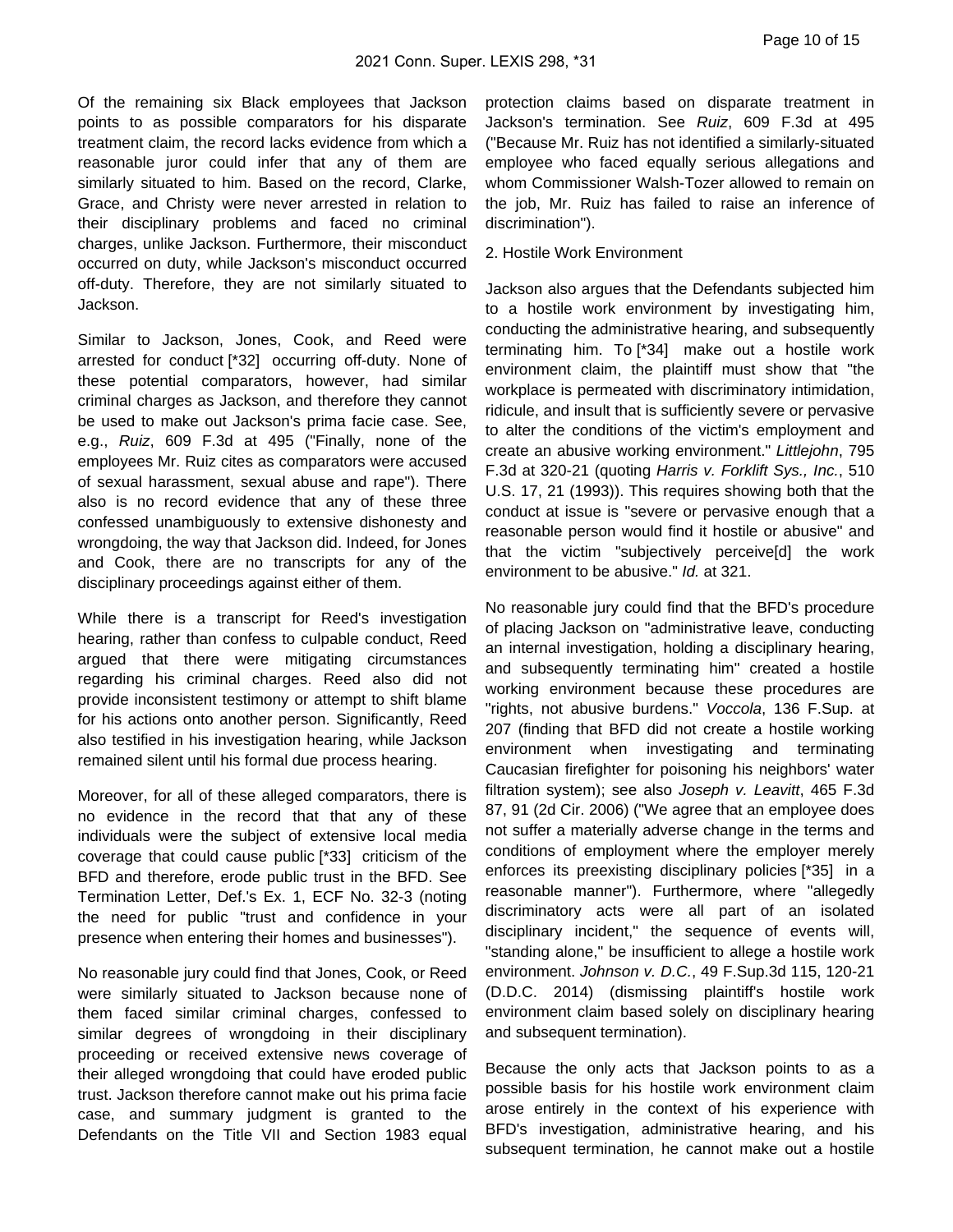work environment claim. The Court grants summary judgment on his Title VII and Section 1983 equal protection claims to the extent they are based on allegations that Defendants created a hostile work environment.

#### 3. Retaliation

Retaliation claims under Title VII are also analyzed under the McDonnell Douglas framework. To make out a prima facie case for a retaliation claim, a plaintiff must show "(1) participation in a protected activity; (2) that the defendant knew of the protected activity; (3) an adverse employment action; and (4) a causal connection between the protected activity and the adverse [\*36] employment action." Littlejohn, 795 F.3d at 316 (quoting Hicks v. Baines, 593 F.3d 159, 164 (2d Cir. 2010)). Once the plaintiff meets this burden, the defendant must "articulate a legitimate, non-retaliatory reason for the adverse employment action." Hicks, 593 F.3d at 164. The plaintiff must then show that "retaliation was a substantial reason for the adverse employment action," and can do so by showing that "a retaliatory motive played a role in the adverse employment action even if it was not the sole cause." Id. (internal quotation marks omitted).

While Jackson's complaint alleges that, during the course of the investigation and administrative hearing process, he "complained that he was being treated unfairly and more harshly" than other BFD employees who "engaged in conduct significantly more serious" than his own, he does not point to facts in the record to allow him to make out any aspect of a prima facie case of retaliation. Compl. ¶¶25, 28, ECF No. 1. Jackson points to no facts in the record that could reasonably support an inference that he made complaints alleging racial discrimination in the BFD's disciplinary processes to Fire Chief Rooney, Deputy Fire Chief Grace, or the BFD. In the absence of facts showing that Jackson participated in protected conduct, there is nothing [\*37] that Defendants could retaliate against him for. No reasonable jury could find that Jackson has even a prima facie case for a retaliation claim. The Court therefore grants summary judgment on his Title VII and Section 1983 equal protection claims to the extent they are based on allegations of retaliation.

\*\*\*\* 11

## D. Connecticut State Law Claims

Jackson also brings claims under Connecticut state law, including a claim under the CFEPA and negligent supervision and intentional infliction of emotional distress claims under Connecticut common law. As explained above, the Court grants summary judgment in favor of Defendants on all of Jackson's federal claims. The Court declines to exercise supplemental jurisdiction over his state law claims. See 28 U.S.C. §1367(c) ("The district courts may decline to exercise supplemental jurisdiction over a claim . . . if . . . (3) the district court has dismissed all claims over which it has original jurisdiction"); Kolari v. New York Presbyterian Hosp., 455 F.3d 118, 122 (2d Cir.2006) ("[I]n the usual case in which all federal-law claims are eliminated before trial, the balance of factors . . . will point toward declining to exercise jurisdiction over the remaining state-law claims").

#### IV. CONCLUSION

For all of the foregoing reasons, Defendants' Motion for Summary [\*38] Judgment is GRANTED as to Counts One, Two, Three, and Seven of Plaintiff's Complaint. The Court declines to exercise supplemental jurisdiction over the remaining state law claims in Counts Four, Five, and Six of Plaintiff's Complaint. The Clerk is directed to enter judgment in favor of the Defendants and close this case. SO ORDERED at Bridgeport, Connecticut, this 13th day of September 2016. Jackson v. Rooney, United States District Court, Docket No. 3:13CV1706 (VAB) (D.Conn. September 13, 2016).

## ANALYSIS

The court concludes that the defendants are entitled to summary judgment in connection with the plaintiff's claims of discrimination, retaliation, and hostile work environment because those claims are barred by the doctrines of res judicata and collateral estoppel. The court also concludes that even if these claims are not barred by res judicata/collateral estoppel, the defendants are nevertheless entitled to summary judgment for all of the reasons set forth in the District Court's detailed memorandum of decision. The court also concludes that the defendants are entitled to summary judgment in connection with the plaintiff's claims of negligent supervision and intentional infliction [\*39] of emotional distress because those claims are also barred by the doctrine of collateral estoppel, and because there is no genuine issue of material fact that the plaintiff was terminated for just cause.

<sup>&</sup>lt;sup>11</sup> Those portions of the District Court decision relating to the plaintiff's due process and municipal liability claims have been omitted because the plaintiff has not asserted those claims in the present litigation.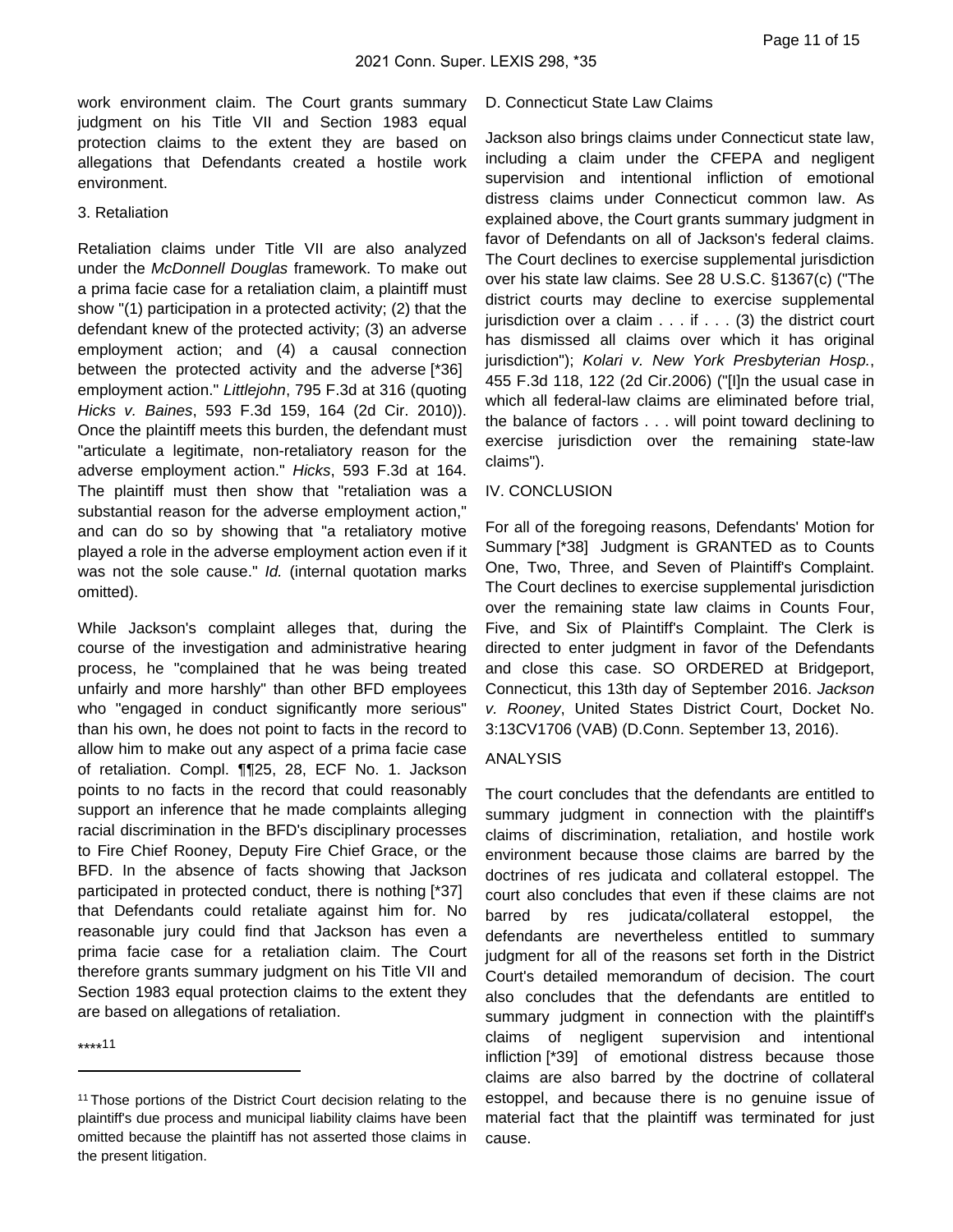I. Discrimination, Hostile Work Environment, and Retaliation (Collateral Estoppel)

In Lyon v. Jones, 291 Conn. 384, 387-90, 968 A.2d 416 (2009), the plaintiff filed suit against the defendants in the United States District Court for the District of Connecticut alleging, inter alia, age and sex discrimination; hostile work environment; and failure to promote in violation of Title VII, 42 U.S.C. §1983, and the Connecticut Fair Employment Practices Act, §§46a-60 et seq. (CFEPA). Following the District Court's dismissal of the plaintiff's state law claims, the plaintiff reasserted those claims against the defendants in state court. The District Court then rendered summary judgment in favor of the defendants on the plaintiff's federal claims on the grounds, inter alia, that 1) the plaintiff failed to raise a genuine issue of material fact that she been treated differently than other similarly situated individuals; 2) the plaintiff failed to introduce sufficient evidence of discriminatory intent; and 3) the defendant's treatment of the plaintiff was insufficiently severe to create [\*40] a hostile work environment under either Title VII or §1983.

The defendants next moved for summary judgment in state court claiming, among other things, that the plaintiff's state law claims were barred by the doctrine of collateral estoppel. In affirming the trial court's decision to grant summary judgment, the Supreme Court noted that "[t]he common-law doctrine of collateral estoppel, or issue preclusion, embodies a judicial policy in favor of judicial economy, the stability of former judgments and finality . . . Collateral estoppel, or issue preclusion, is that aspect of res judicata which prohibits the relitigation of an issue when that issue was actually litigated and necessarily determined in a prior action between the same parties upon a different claim . . . For an issue to be subject to collateral estoppel, it must have been fully and fairly litigated in the first action. It also must have been actually decided and the decision must have been necessary to the judgment . . ." (Internal quotation marks omitted.) Lyon v. Jones, supra, 291 Conn. 406. According to Lyon: "An issue is actually litigated if it is properly raised in the pleadings or otherwise submitted for determination, and in fact determined . . . An issue [\*41] is necessarily determined if, in the absence of a determination of the issue, the judgment could not have been validly rendered . . ." (Citation omitted; emphasis in original; internal quotation marks omitted.) Id. Lyon also makes clear that the framework employed in assessing disparate treatment discrimination claims under Connecticut law is based on the United States Supreme Court's decision in McDonnell Douglas Corp.

v. Green, 411 U.S. 792, 802, 93 S.Ct. 1817, 36 Ed, 2d 668 (1973), and that "[i]mportantly, [it is] also well established that [w]e look to federal law for guidance on interpreting state employment discrimination law, and the analysis is the same under both." (Emphasis added.) Id., 407.

In holding that the plaintiff's state law claims were barred by collateral estoppel, the Supreme Court noted that the District Court had granted summary judgment against the plaintiff in connection with her hostile work environment claim because the plaintiff had failed to present evidence that other similarly situated employees had been treated more favorably, or that any of the defendants had expressed or demonstrated a discriminatory animus toward her, and that "the plaintiff had [therefore] failed to present a prima facie case of discrimination or harassment [\*42] under the test set forth in McDonnell Douglas Corp." (Footnote omitted.) Lyon v. Jones, supra, 291 Conn. 409. According to the Court: "The plaintiff had a full and fair opportunity to litigate the elements underlying her §46a-60 claim at the District Court, and she failed to make a prima facie showing of discrimination. Nothing in the record before us, or in the briefs and arguments of counsel, provides any justification for departing from the doctrine of collateral estoppel to allow the plaintiff an opportunity to relitigate this claim in the Superior Court. Thus, for the reasons set forth in this opinion, we conclude that the plaintiff's §46a-60 claims are barred by the doctrine of collateral estoppel." Id., 410. "Because the issues resolved in the federal claims are the same as those that must be resolved in the state law claims, the plaintiff is collaterally estopped from relitigating those issues." (Emphasis added.) Id., 409.

This court concludes that the principles set forth in Lyon apply with equal force here and that because the District Court previously granted summary judgment in favor of the defendants on the grounds that the plaintiff failed to present a prima facie case of discrimination, retaliation, and hostile work environment, the [\*43] plaintiff is barred from relitigating those issues here. As in Lyon, the factual allegations and legal issues underpinning the plaintiff's federal disparate impact, hostile work environment, and retaliation claims are virtually identical to the claims the plaintiff has asserted here, and the District Court has already determined that no reasonable jury could find that the comparators identified by the plaintiff were similarly situated, thereby undermining the plaintiff's claim of disparate treatment. The District Court also determined that "[n]o reasonable jury could find that the defendants' procedure of placing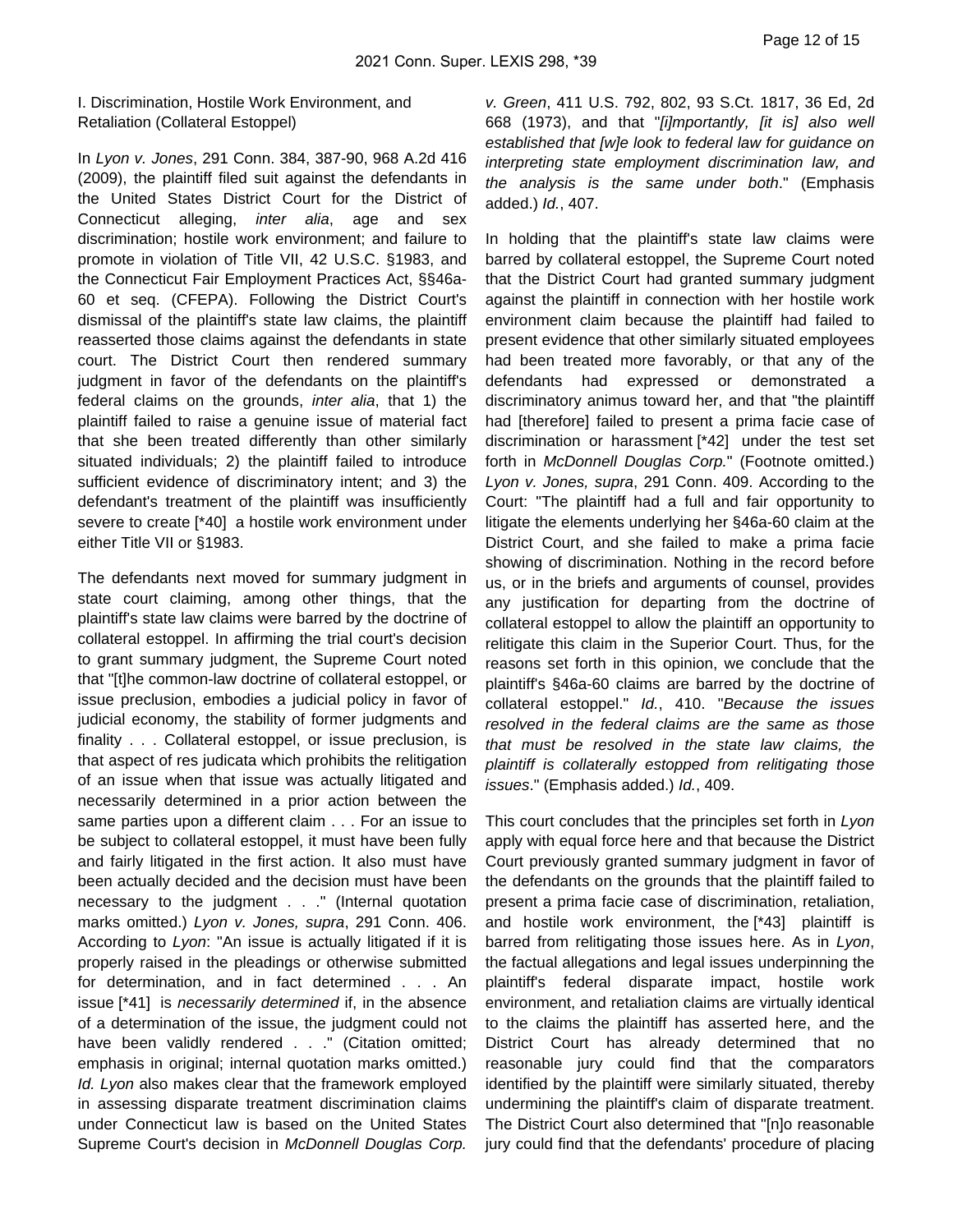Jackson on administrative leave, conducting an internal investigation, holding a disciplinary hearing, and subsequently terminating him created a hostile working environment because these procedures are rights, not abusive burdens." (Internal quotation marks omitted.) Jackson v. Rooney, supra, United States District Court, Docket No. 3:13CV1706 (VAB). The District Court also determined that the plaintiff failed to present any facts demonstrating that he complained about racial discrimination during the disciplinary processes, and that "[i]n the absence of facts showing that Jackson participated in [\*44] protected conduct, there is nothing that Defendants could retaliate against him for." Id.

Although the plaintiff asserts that collateral estoppel should not preclude him from litigating his state law claims because the District Court dismissed his claims "without prejudice" and "with the right to refile the State law claims in State Court," the court concludes that this argument misses the mark because the Supreme Court in Lyon addressed a similar if not identical factual and procedural situation and concluded that collateral estoppel does apply so long as the issue has been "fully and fairly litigated in the first action," and so long as the issue has been "actually decided and the decision must have been necessary to the judgment  $\ldots$  " Lyon v. Jones, supra, 291 Conn. 406. According to Lyon: "An issue [has been] actually litigated if it [was] properly raised in the pleadings or otherwise, submitted for determination, and [was] in fact determined . . . [a]nd an issue [has been] necessarily determined if, in the absence of a determination of the issue, the judgment could not have been validly rendered . . ." (Citation omitted; emphasis in original; internal quotation marks omitted.) Id.

The court concludes that the issues [\*45] surrounding the plaintiff's claims of disparate treatment, hostile work environment, and retaliation were fully and fairly litigated by the District Court because they were raised in the plaintiff's pleadings and were submitted to the District Court for determination via the plaintiff's objection to the defendant's motion for summary judgment. The court also concludes that these issues were "necessarily determined" because the District Court could not have validly rendered summary judgment in favor of the defendants without a determination and resolution of these issues in their favor. "The fact that this claim was brought under General Statutes §46a-60 and the federal court claim under Title VII is of no moment. It is clear that the principles of res judicata and collateral estoppel apply to preclude relitigation in a state court that which has been, or could have been, fully litigated in federal

court." McCall v. Danbury, Superior Court, Docket No. CV-99-0334584-S (January 11, 2001, Adams, J.).

The plaintiff also contends that collateral estoppel should not bar his claims because he has referenced three additional comparators that were not presented to the District Court; viz., Keith Williams, a male African [\*46] American firefighter who was arrested for striking a citizen's motor vehicle with a department engine; Damien Penix, an African American male firefighter arrested for a domestic issue; and Christopher Robinson, an African American male firefighter arrested for assault. However, the court concludes that the inclusion of these three additional comparators does not vitiate the effect of collateral estoppel. See Barry v. Board of Education of New Britain, 132 Conn.App. 668, 677 n.8, 33 A.3d 291, 296 (2011), noting that "[a]lthough the plaintiff submitted three additional affidavits to the trial court in support of his state claims, which were not before the District Court or the Second Circuit, these documents do not negate the existence of collateral estoppel. See Lyon v. Jones, 291 Conn. 384, 409-10, 968 A.2d 416 (2009)." Id.

For all of the forgoing reasons, the court concludes that the plaintiff's claims of disparate treatment discrimination, hostile work environment, and retaliation are barred by the doctrine of collateral estoppel. The court also concludes that even if collateral estoppel does not bar the plaintiff's claims, the defendants are nevertheless entitled to summary judgment in their favor as a matter of law for all of the reasons set forth in the District Court's thorough and well-reasoned decision.

1. Intentional Infliction [\*47] of Emotional Distress

The court concludes that the defendants are also entitled to summary judgment in connection with the plaintiff's claim of intentional infliction of emotional distress because that issue was also litigated and necessarily determined by the District Court when entering summary judgment against the plaintiff in connection with his claims of discrimination, hostile work environment, and retaliation. According to the District Court: "To make out a hostile work environment claim, the plaintiff must show that the workplace is permeated with discriminatory intimidation, ridicule, and insult that is sufficiently severe or pervasive to alter the conditions of the victim's employment and create an abusive working environment . . . This requires showing both that the conduct at issue is severe or pervasive enough that a reasonable person would find it hostile or abusive and that the victim subjectively perceive[d] the work environment to be abusive." (Citation omitted; internal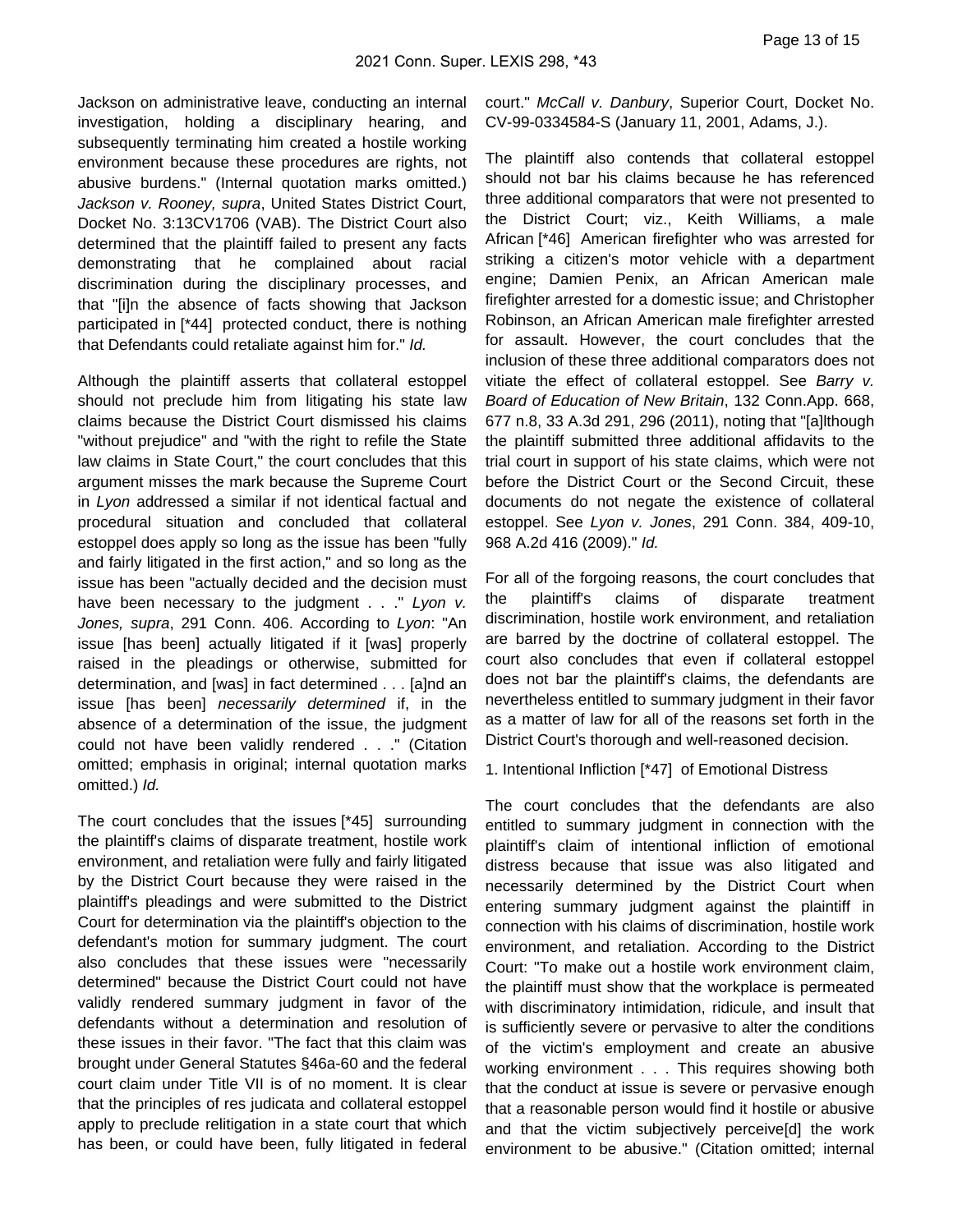quotation marks omitted.) Jackson v. Rooney, supra, United States District Court, Docket No. 3:13CV1706 (VAB). The District Court also noted that "[n]o reasonable jury could find that the BFD's procedure of placing Jackson [\*48] on administrative leave, conducting an internal investigation, holding a disciplinary hearing, and subsequently terminating him created a hostile working environment because these procedures are rights, not abusive burdens . . . Furthermore, where allegedly discriminatory acts were all part of an isolated disciplinary incident, the sequence of events will, standing alone, be insufficient to allege a hostile work environment." (Citations omitted; internal quotation marks omitted.) Id. "Because the only acts that Jackson points to as a possible basis for his hostile work environment claim arose entirely in the context of his experience with BFD's investigation, administrative hearing, and his subsequent termination, he cannot make out a hostile work environment claim." Id.

Even if the plaintiff's claim of intentional infliction of emotional distress is not barred by collateral estoppel, the court concludes that the defendants are nevertheless entitled to summary judgment because in order to prevail on his claim of intentional infliction of emotional distress, the plaintiff would need to prove that the defendants discriminated against him, subjected him to a hostile work environment, retaliated [\*49] against him, or, at minimum, terminated his employment without just cause. "In order for the plaintiff to prevail in a case for liability . . . [alleging intentional infliction of emotional distress], four elements must be established. It must be shown: (1) that the actor intended to inflict emotional distress or that he knew or should have known that emotional distress was the likely result of his conduct; (2) that the conduct was extreme and outrageous; (3) that the defendant's conduct was the cause of the plaintiff's distress; and (4) that the emotional distress sustained by the plaintiff was severe." (Internal quotation marks omitted.) Marsala v. Yale-New Haven Hospital, Inc., 166 Conn.App. 432, 451, 142 A.3d 316 (2016). The court concludes, however, based on all of the evidence submitted, that the plaintiff received due process and was treated fairly throughout the administrative and investigative process resulting in his termination, and that the plaintiff has failed to demonstrate a genuine issue of material fact supporting his claim that any of the defendants intended to inflict emotional distress upon him, or knew or should have known that he was likely to experience emotional distress as a result of their conduct. The court also concludes that the plaintiff [\*50] has failed to demonstrate a genuine issue of material fact in support

of his contention that the defendants' conduct was extreme and outrageous because, as noted by the District Court; "No reasonable jury could find that the BFD's procedure of placing Jackson on administrative leave, conducting an internal investigation, holding a disciplinary hearing, and subsequently terminating him created a hostile working environment because these procedures are rights, not abusive burdens." Jackson v. Rooney, supra, United States District Court, Docket No. 3:13CV1706 (VAB).

#### 2. Negligent Supervision

"Under Connecticut law, an employer may be held liable for the negligent supervision of employees. See Gutierrez v. Thorne, 13 Conn.App. 493, 500, 537 A.2d 527 (1988) (recognizing independent claim of direct negligence against employer who failed to exercise reasonable care in supervising employee); [see also] Roberts v. Circuit-Wise, Inc., 142 F.Sup.2d [F.Sup. 2d] 211, 214 (D.Conn. 2001) (in negligent supervision action, plaintiff must plead and prove that she suffered an injury due to the defendant's failure to supervise an employee whom the defendant had [a] duty to supervise); [cf.] Shore v. Stonington, 187 Conn. 147, 155, 444 A.2d 1379 (1982) (liability in any situation [in which] a third party is injured by an employer's own negligence in [\*51] failing to select an employee fit or competent to perform the services of employment)." (Emphasis added; internal quotation marks omitted). Brooks v. Sweeney, 299 Conn. 196, 207 n.12, 9 A.3d 347 (2010).

In order to prevail on his claim of negligent supervision, the plaintiff would need to prove that he was injured by the actions of at least one of the defendants. However, the court concludes that because the District Court has already determined that none of the defendants discriminated against the plaintiff, or subjected the plaintiff to a hostile work environment, or retaliated against the plaintiff, the plaintiff's claim of negligent supervision is barred by the doctrine of collateral estoppel. The court also concludes that even if the plaintiff's negligent supervision claim is not barred by collateral estoppel, the defendants are nevertheless entitled to summary judgment in their favor as a matter of law because the plaintiff has failed to raise a genuine issue of material fact showing that he was injured by the actions of any of the defendants.

## **CONCLUSION**

Having carefully considered all of the arguments of the parties as set forth in their respective pleadings, and